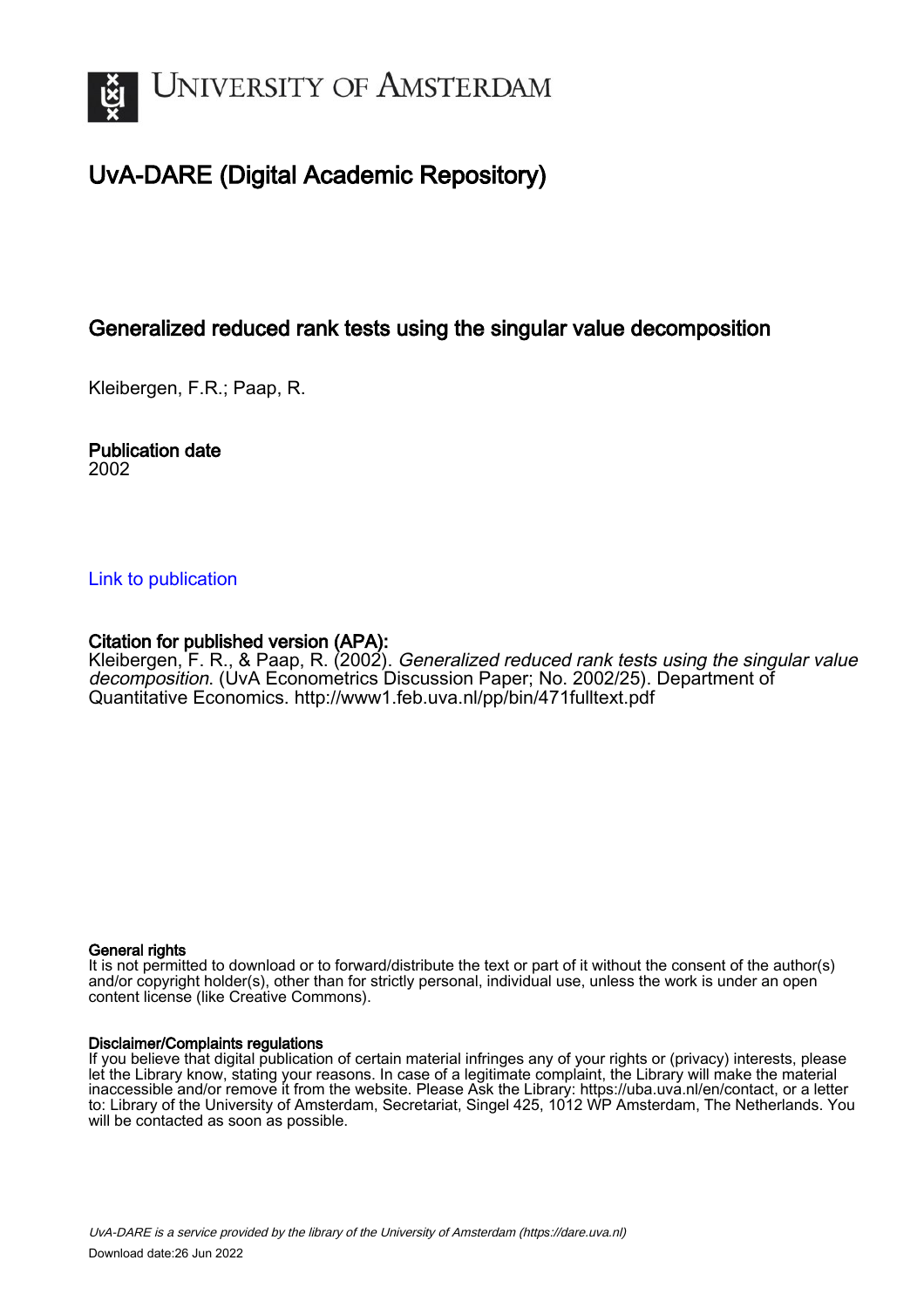

Discussion Paper: 2002/25

# Generalized reduced rank tests using the singular value decomposition

Frank Kleibergen and Richard Paap

**www.fee.uva.nl/ke/UvA-Econometrics** 

Department of Quantitative Economics Faculty of Economics and Econometrics Universiteit van Amsterdam Roetersstraat 11 1018 WB AMSTERDAM The Netherlands



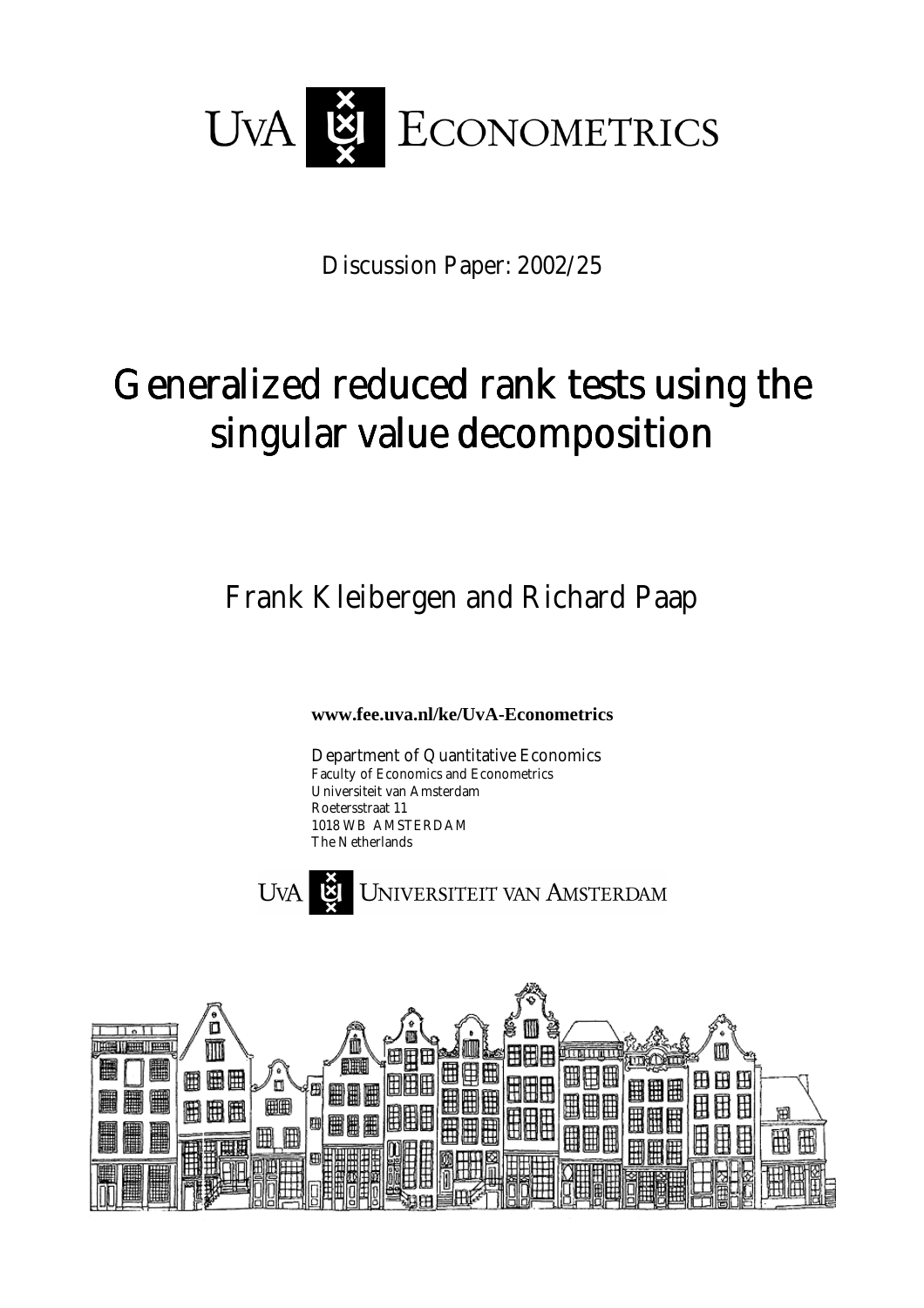## Generalized Reduced Rank Tests using the Singular Value Decomposition\*

Frank Kleibergen<sup>†</sup> Department of Quantitative Economics University of Amsterdam

Richard Paap<sup>‡</sup> Econometric Institute Erasmus University Rotterdam

### Abstract

We propose a novel statistic to test the rank of a matrix. The rank statistic overcomes deficiencies of existing rank statistics, like: necessity of a Kronecker covariance matrix for the canonical correlation rank statistic of Anderson (1951), sensitivity to the ordering of the variables for the LDU rank statistic of Cragg and Donald (1996) and Gill and Lewbel (1992), a limiting distribution that is not a standard chi-squared distribution for the rank statistic of Robin and Smith (2000) and usage of numerical optimization for the objective function statistic of Cragg and Donald (1997). The new rank statistic consists of a quadratic form of a (orthogonal) transformation of the smallest singular values of a unrestricted estimate of the matrix of interest. The quadratic form is taken with respect to the inverse of a unrestricted covariance matrix that can be estimated using a heteroscedasticity autocorrelation consistent estimator. The rank statistic has a standard  $\chi^2$  limiting distribution. In case of a Kronecker covariance matrix, the rank statistic simplifies to the canonical correlation rank statistic. In the non-stationary cointegration case, the limiting distribution of the rank statistic is identical to that of the Johansen trace statistic. We apply the rank statistic to test for the rank of a matrix that governs the identification of the parameters in the stochastic discount factor model of Jagannathan and Wang (1996). The rank statistic shows that non-identification of the parameters can not be rejected. We further use the stochastic discount factor model to illustrate the validity of the limiting distribution and to conduct a power comparison.

Key words: stochastic discount factor model, cointegration, GMM. JEL codes:  $C12$ ,  $C13$ ,  $C30$ 

<sup>\*</sup>We thank participants of the  $EC^2$  meeting in Bologna for helpful comments and suggestions. The first authors' research documented in this article has been funded by the NWO Vernieuwingsimpuls research grant "Empirical Comparison of Economic Models".

<sup>&</sup>lt;sup>†</sup>Department of Quantitative Economics, University of Amsterdam, Roetersstraat 11, 1018 WB Amsterdam, The Netherlands, e-mail: kleiberg@fee.uva.nl, homepage: http://www.fee.uva.nl/ke/kleibergen.htm

<sup>&</sup>lt;sup>‡</sup>Econometric Institute (H11-25), Erasmus University Rotterdam, P.O. Box 1738, NL-3000 DR Rotterdam, The Netherlands, e-mail: paap@few.eur.nl, homepage: http://www.few.eur.nl/few/people/paap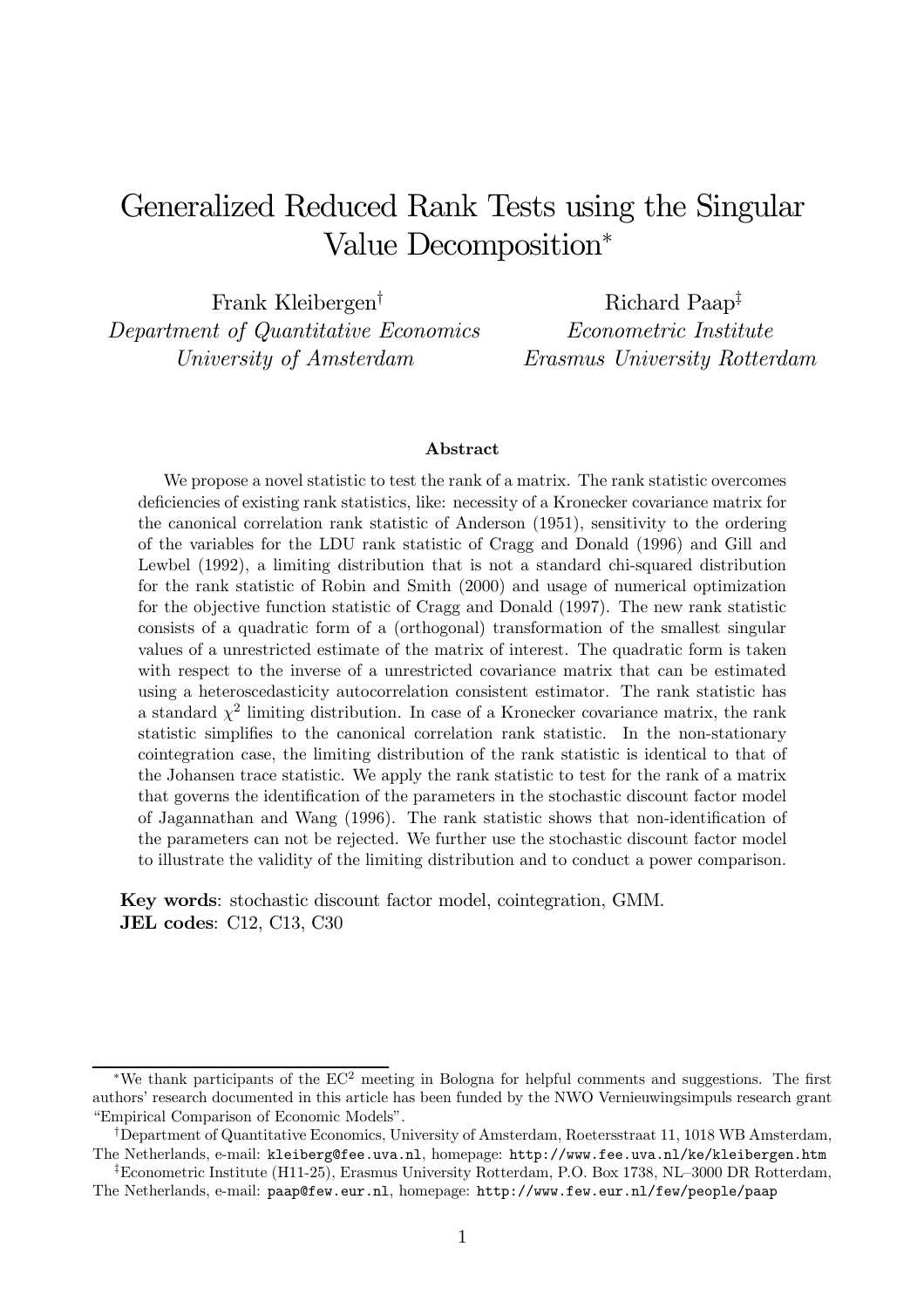#### Introduction  $\mathbf 1$

Tests of many economic hypotheses boil down to testing the rank of a matrix, see for example Lewbel (1991). Also the identification of parameters in econometric models often depends on the rank of a matrix. Therefore, since the early stages of the development of econometric methodology a literature focusing on rank tests has developed. An early contribution to this line of work is Anderson (1951). Anderson (1951) proposes a likelihood ratio rank statistic in a multivariate regression model based on canonical correlations. This canonical correlation rank statistic has a  $\chi^2$  limiting distribution when the covariance matrix of the unrestricted matrix estimator has a Kronecker structure. A Kronecker covariance matrix is however not always valid. For example, it does not apply if one opts for the use of heteroscedasticity autocorrelation consistent covariance (HACC) matrix estimators, see for example Andrews  $(1991)$ , Newey and West  $(1987)$ , West  $(1997)$  and White  $(1980)$ . Alternative approaches to test the rank of a matrix that overcome this deficit have therefore been proposed.

Gill and Lewbel (1992) and Cragg and Donald (1996) use a LDU decomposition (see for example Golub and van Loan (1989)) of the unrestricted matrix to construct a rank statistic. They use a (root- $N$ ) consistent estimator of the unrestricted matrix, which does not need to have a Kronecker covariance matrix. A disadvantage of their approach is that it can be sensitive to the ordering of the variables in the model. To overcome this sensitivity, the estimator of the unrestricted matrix is permuted using Gaussian elimination. A high level assumption is however needed to ensure that the Gaussian elimination performs adequately.

Cragg and Donald (1997) propose a rank statistic based on a minimum  $\chi^2$  criterion. They assume that the rank of the covariance matrix of the unrestricted matrix is maximal and minimize the objective function numerically. Numerical optimization is often very difficult when the tested rank is less than the rank of the true value of the matrix. This results from the bad identification of the elements of the estimated matrix. The minimum of the criterium function is in this case not well-defined and the numerical optimization procedure may converge to an erroneous value.

Recently, Robin and Smith (2000) construct a rank statistic on the basis of a (root- $N$ ) consistent estimator for the unrestricted matrix. The covariance matrix of this estimator does not need to have the Kronecker structure and its rank does not have to be maximal. The limiting distribution of the rank statistic is, however, a weighted average of  $\chi^2$  distributions. The asymptotic critical values of the rank statistic are therefore not tabulated. The limiting distribution shows that this rank statistic is not always appropriately normalized so the range of values of the weights affects the power of the statistic.

To overcome the deficiencies of the rank statistics, we propose a novel rank statistic. The rank statistic involves a (root- $N$ ) consistent estimator of the unrestricted matrix, which does not need to have a Kronecker covariance matrix. We decompose the unrestricted matrix estimator using a singular value decomposition. If the limiting distribution of the unrestricted matrix estimator is normal, an orthogonal transformation of the smallest singular values has a normal limiting distribution. Our rank statistic is equal to the quadratic form of this orthogonal transformation with respect to the inverse of its covariance matrix, and hence it has a standard  $\chi^2$  limiting distribution. The rank statistic simplifies to the canonical correlation rank statistic of Anderson (1951) in case of a Kronecker covariance matrix. The rank statistic can also be applied in case of non-stationary variables, for example for cointegration testing. The asymptotic distribution is in that case a functional of Brownian motions and equal to the asymptotic distribution of the Johansen (1991) trace statistic.

The outline of the paper is as follows. In Section 2 we discuss the singular value decompo-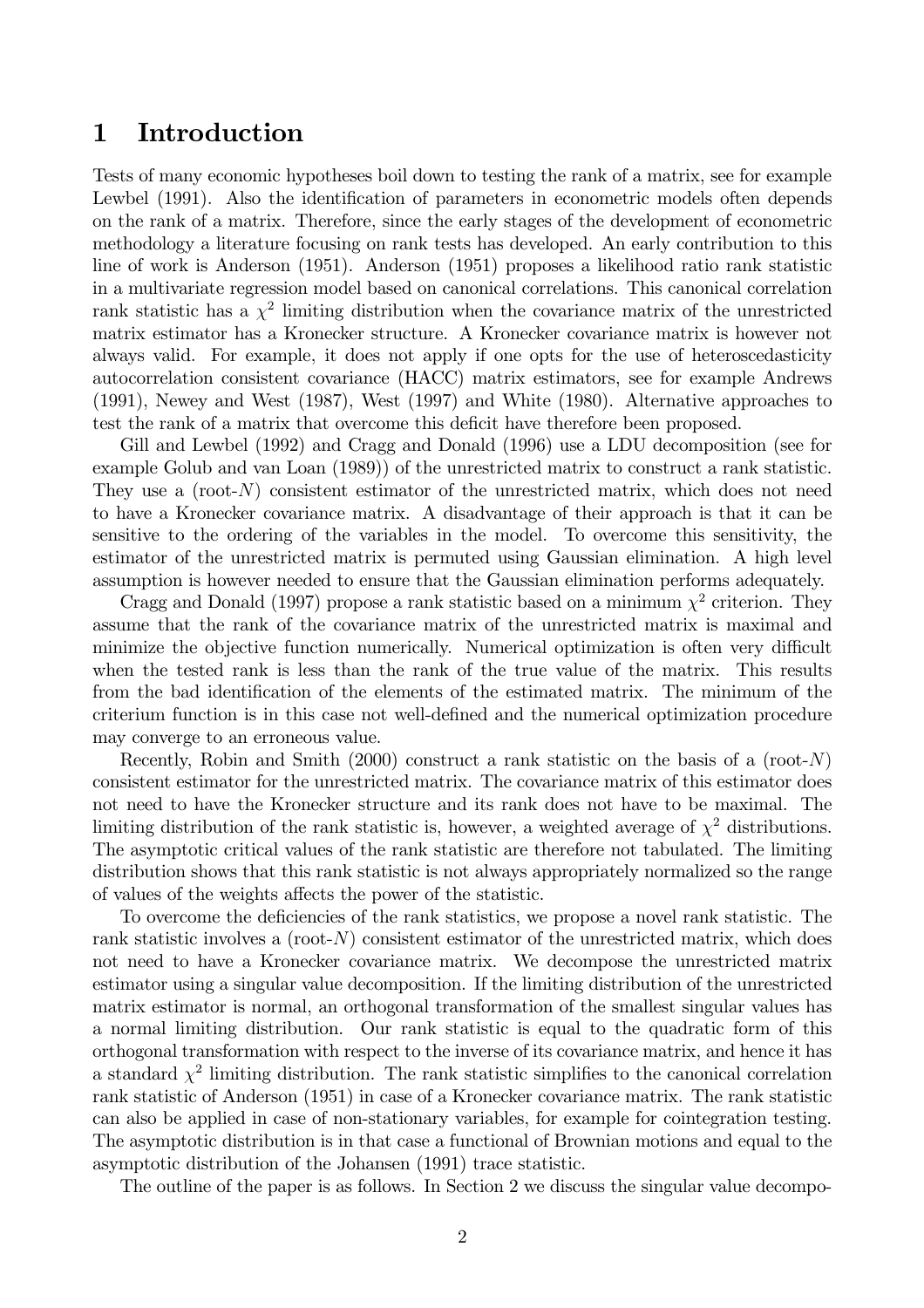sition of a matrix. We show how this decomposition can be used to obtain a parameter that reflects rank reduction. In Section 3 we construct a rank statistic based on this parameter. We derive its limiting distribution and show that the statistic is a generalization of the canonical correlation rank statistic. We limit ourselves in this section to stationary variables and compare the rank statistic with existing rank statistics. The non-stationary cointegration case is discussed in Section 4. In this case, the limit distribution of our rank statistic is identical to that of the Johansen trace statistic. In Section 5, we apply the rank statistic to test the rank of a matrix that governs the identification of the parameters in the stochastic discount factor model of Jagannathan and Wang (1996). Furthermore, we use a factor model which stems from this application to illustrate the validity of the limiting distribution and to conduct a power comparison of different rank statistics. We end with some concluding remarks and topics for further research in Section 6.

Throughout the paper we use the notation:  $a = \text{vec}(A)$  for the column vectorization of the  $k \times m$  matrix A such that for  $A = (A_1 \cdots A_m)$ ,  $\text{vec}(A) = (A'_1 \cdots A'_m)'$ ,  $I_m$  is the  $m \times m$  identity matrix and  $tr(A)$  stands for the trace of a square matrix A. Furthermore, "  $\rightarrow$  " stands for convergence in probability and " $\rightarrow$ " for convergence in distribution.

#### **Singular Value Decomposition and Rank Reduction**  $\overline{2}$

To construct our rank test, we use that a  $k \times m$  real matrix C can be decomposed as

$$
C = A_q B_q + A_{q,\perp} \Lambda_q B_{q,\perp},\tag{1}
$$

with  $A_q$  a  $k \times q$  matrix,  $B_q$  a  $q \times m$  matrix,  $\Lambda_q$  a  $(k-q) \times (m-q)$  matrix,  $A_{q,\perp}$  a  $k \times (k-q)$ matrix,  $B_{q,\perp}$  a  $(m-q) \times m$  matrix and where  $A'_q A_{q,\perp} \equiv 0$ ,  $B_{q,\perp} B'_q \equiv 0$ ,  $A'_{q,\perp} A_{q,\perp} \equiv I_{k-q}$  and  $B_{q,\perp}B'_{q,\perp} \equiv I_{m-q}$  with  $q < \min(k,m)$ . If  $\Lambda_q = 0$ , the rank of the matrix C is determined by the rank of  $A_qB_q$ . If both  $A_q$  and  $B_q$  have full rank, the rank of C is then equal to q. Our test for rank reduction will be based on a test for  $\Lambda_q = 0$ . To obtain a value of  $\Lambda_q$  which reflects the distance to rank reduction, we define  $\Lambda_q$  as a transformation of the smallest singular values of the matrix  $C$  as these values determine the rank of the matrix  $C$  in a unambiguous way. In fact, to identify the matrices in decomposition  $(1)$  we link the decomposition to a singular value decomposition of  $C$ .

The singular value decomposition (SVD) of a real  $k \times m$  matrix C is given by

$$
C = USV',\tag{2}
$$

where U is a  $k \times k$  orthonormal matrix  $(U'U = I_k)$ , V is a  $m \times m$  orthonormal matrix  $(V'V = I_m)$ , and S is a  $k \times m$  matrix that contains the singular values of C on its main diagonal and is equal to zero elsewhere. If  $k = m$ , S is a  $k \times k$  diagonal matrix with the singular values in decreasing order on its main diagonal. If  $k < m$ , S consists of a  $k \times k$ diagonal matrix with the  $k$  singular values on its main diagonal (in decreasing order) extended on the right hand side with a  $k \times (m - k)$  matrix of zeros. If  $k > m$ , S consists of a  $m \times m$ diagonal matrix with the  $m$  singular values on its main diagonal (in decreasing order) on top of a  $(k-m) \times m$  matrix of zeros, see for example Golub and van Loan (1989) for details.

The expressions for  $A_q$ ,  $B_q$ , and  $\Lambda_q$  in terms of the smallest singular values of C follow from the relation

$$
\begin{pmatrix} U_{11} & U_{12} \\ U_{21} & U_{22} \end{pmatrix} \begin{pmatrix} S_1 & 0 \\ 0 & S_2 \end{pmatrix} \begin{pmatrix} V'_{11} & V'_{21} \\ V'_{12} & V'_{22} \end{pmatrix} = A_q B_q + A_{q,\perp} \Lambda_q B_{q,\perp}, \tag{3}
$$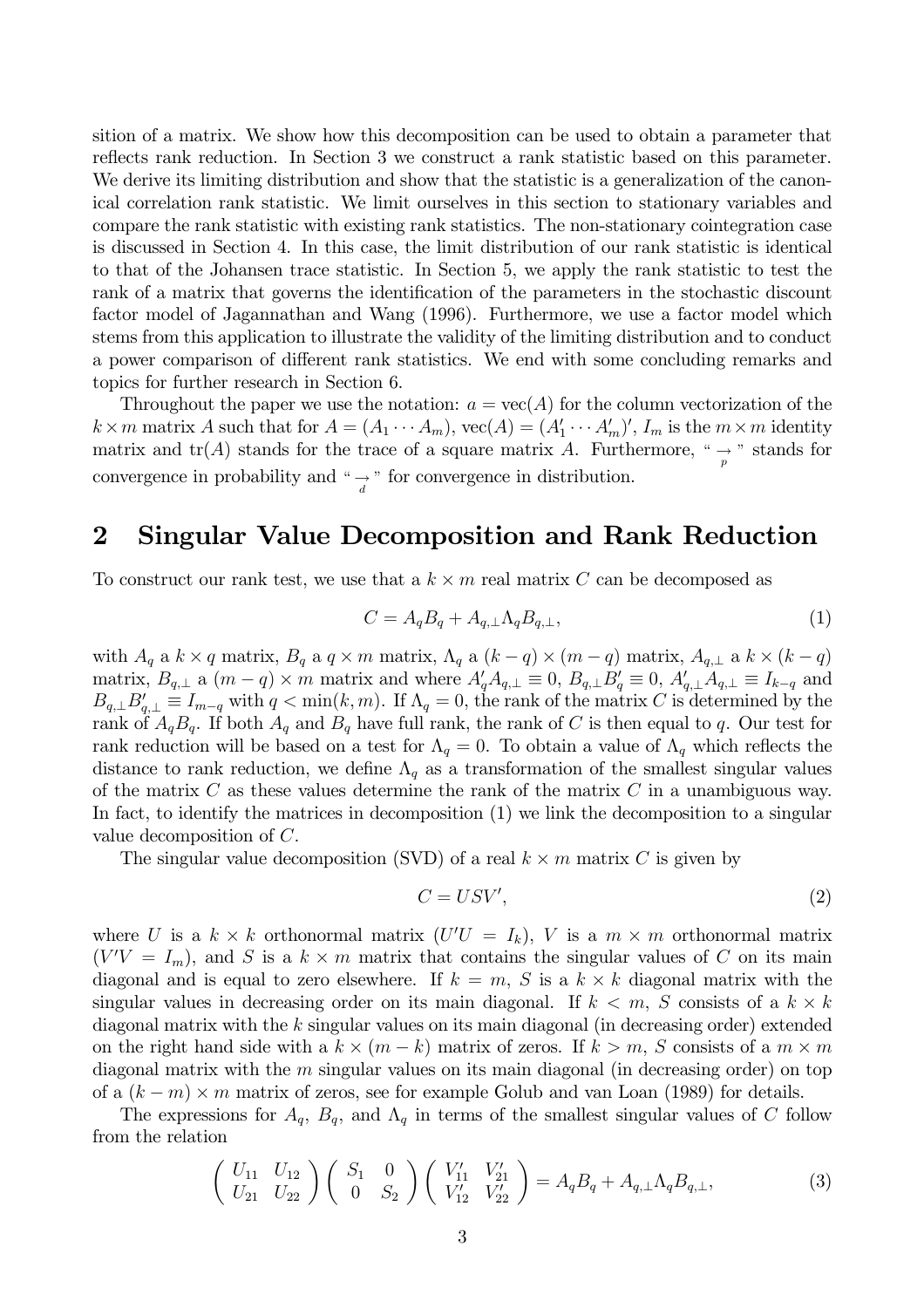where  $U_{11}$ ,  $S_1$  and  $V_{11}$  are  $q \times q$  matrices,  $U_{12}$  and  $U'_{21}$  are  $q \times (k - q)$  matrices,  $V_{12}$  and  $V'_{21}$ are  $q \times (m - q)$  matrices,  $U_{22}$  is a  $(k - q) \times (k - q)$  matrix,  $V_{22}$  a  $(m - q) \times (m - q)$  matrix, and  $S_2$  a  $(k-q) \times (m-q)$  matrix. Equation (3) implies that

$$
A_q B_q = \left(\begin{array}{c} U_{11} \\ U_{21} \end{array}\right) S_1 \left(\begin{array}{cc} V'_{11} & V'_{21} \end{array}\right) \text{ and } A_{q,\perp} \Lambda_q B_{q,\perp} = \left(\begin{array}{c} U_{12} \\ U_{22} \end{array}\right) S_2 \left(\begin{array}{cc} V'_{12} & V'_{22} \end{array}\right). \tag{4}
$$

The exact relation between U, S and V depends on the specification of  $A_q$  and  $B_q$ . If we do not normalize  $A_qB_q$ , the number of free elements in  $A_q$  and  $B_q$  (=  $kq + qm$ ) is larger than the number of free elements of a  $k \times m$  matrix with rank  $q (= km - q^2)$ . Hence, if we want to solve for  $A_q$  and  $B_q$  we need to impose a normalization for  $A_qB_q$ . Several normalizations are possible and the normalization usually depends on the model at hand. As illustration we show the normalization involved in three econometric models that imply rank reduction, that is a. the linear instrumental variables regression model, b. the error correction cointegration model and c. a factor model.

**a.** The linear instrumental variables regression model for the  $q$ -dimensional endogenous variable  $y_{1,i}$  and  $(k-q)$ -dimensional endogenous variable  $y_{2,i}$  with the m-dimensional vector of instruments  $z_i$ 

$$
y_{1,i} = B_q z_i + \varepsilon_{1,i}
$$
  
\n
$$
y_{2,i} = A_{q,2} y_{1,i} + \varepsilon_{2,i}, \text{ for } i = 1, ..., N
$$
 (5)

can be written as

$$
\left(\begin{array}{c} y_{1,i} \\ y_{2,i} \end{array}\right) = Cz_i + \left(\begin{array}{c} u_{1,i} \\ u_{2,i} \end{array}\right),\tag{6}
$$

where  $u_{1,i} = \varepsilon_{1,i}$ ,  $u_{2,i} = \varepsilon_{2,i} + A_{q,2} \varepsilon_{1,i}$ , and  $C = A_q B_q$  with normalization  $A_q = [I_q : A_{q,2}']'$ .

**b.** In a vector autoregression of order 1 for the k-dimensional time series  $\{y_i\}_{i=0}^N$  in error correction form

$$
\Delta y_i = C y_{i-1} + \varepsilon_i,\tag{7}
$$

rank reduction of the  $k \times k$  matrix C implies cointegration, see for example Engle and Granger (1987) and Johansen (1991). If the cointegration rank is  $q$ , we can write (7) as

$$
\Delta y_i = A_q B_q y_{i-1} + \varepsilon_i. \tag{8}
$$

For economic interpretation of the cointegration relation  $B_q y_i$ , it is convenient to normalize  $B_q$  as  $[I_q: B_{q,2}]$ , where  $B_{q,2}$  is a  $q \times (k-q)$  matrix.

**c.** In a factor model, where one relates a k-dimensional vector of variables  $r_i$  to a mdimensional vector of explanatory variables  $f_i$ ,

$$
r_i = Cf_i + \varepsilon_i, \text{ for } i = 1, \dots, N,
$$
\n(9)

one typically imposes rank reduction on  $C$  to reduce the number of parameters. If the rank of C is q, we can write  $C = A_q B_q$ . Since there is often no clear interpretation of  $B_q f_i$ , one may impose that  $B_q \left( \frac{1}{N} \sum_{i=1}^N f_i f'_i \right) B'_q = I_q$  as a normalization.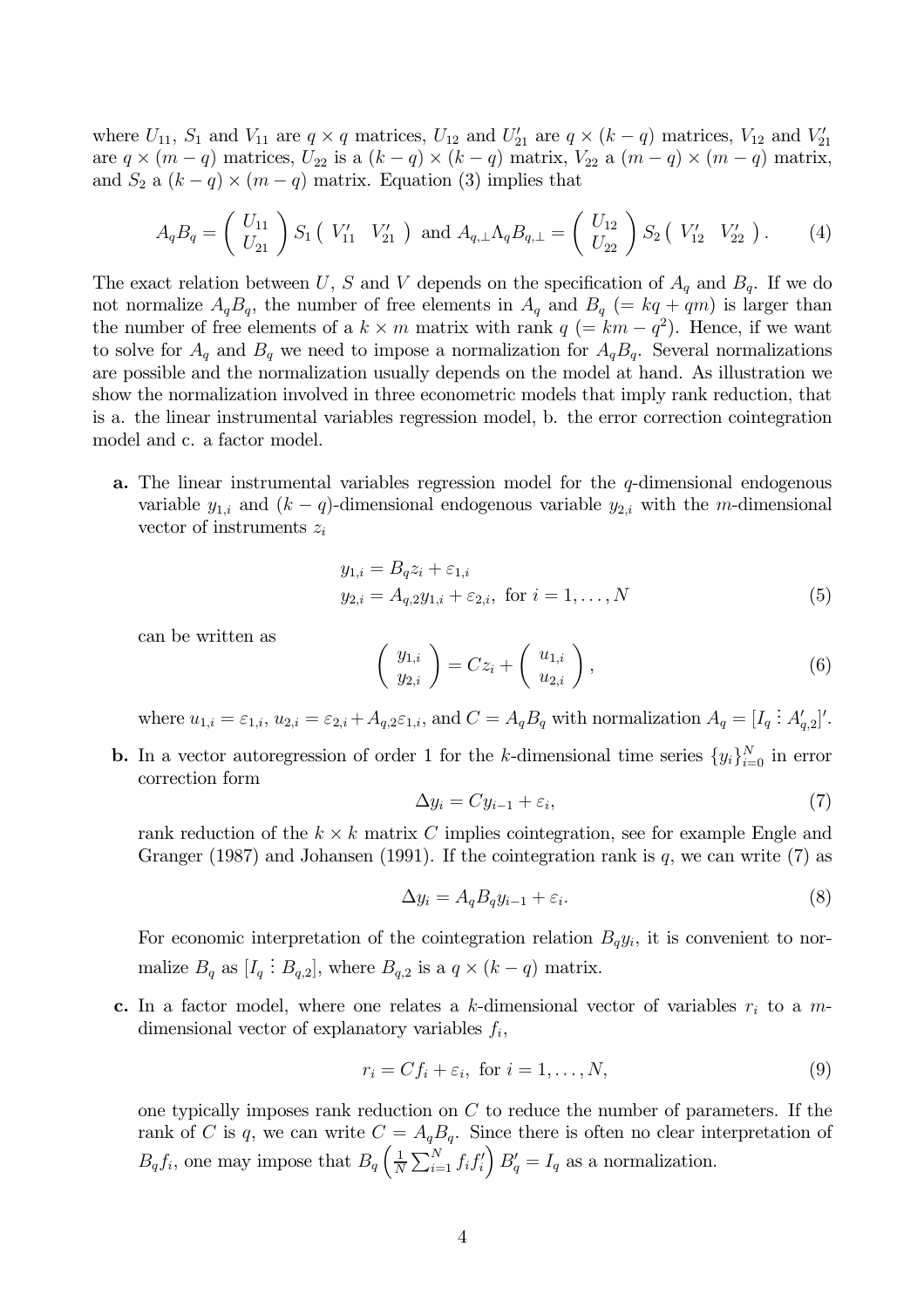Given an appropriate normalization, we can solve for  $A_q$  and  $B_q$  in (4). For example, if we impose that  $B_q = [I_q : B_{q,2}]$  with  $B_{q,2}$  a  $q \times (m-q)$  matrix, as in the cointegration model, the first equation in  $(4)$  implies that

$$
A_q = \left(\begin{array}{c} U_{11} \\ U_{21} \end{array}\right) S_1 V'_{11} \text{ and } B_{q,2} = (V'_{11})^{-1} V_{21}.
$$
 (10)

Although  $\Lambda_q$  is initially only identified up to an orthonormal transformation, since  $A_{q,\perp}^*\Lambda_q^*B_{q,\perp}^* =$  $A_{q,\perp}\Lambda_q B_{q,\perp}$  with  $A_{q,\perp}^* = A_{q,\perp} R_q$ ,  $\Lambda_q^* = R_q' \Lambda_q Q_q'$ ,  $B_{q,\perp}^* = Q_q B_{q,\perp}$  and  $R_q$  and  $Q_q$  are  $(k-q) \times$  $(k-q)$  and  $(m-q) \times (m-q)$  orthonormal matrices, a unique specification of  $\Lambda_q$  results when we use an appropriate normalization of  $A_q$  and  $B_q$ . This normalization allows us to express  $A_{q,\perp}$  and  $B_{q,\perp}$  as functions of the unrestricted elements of  $A_q$  and  $B_q$  and hence in terms of  $U_{11}, U_{21}, S_1, V_{11}$ , and  $V_{21}$ . We show below that this leads to the expression of  $\Lambda_q^1$ 

$$
\Lambda_q = (U_{22}U_{22}')^{-\frac{1}{2}}U_{22}S_2V_{22}'(V_{22}V_{22}')^{-\frac{1}{2}},\tag{11}
$$

which implies, given the second equation in  $(4)$ , that

$$
A_{q,\perp} = \begin{pmatrix} U_{12} \\ U_{22} \end{pmatrix} U_{22}^{-1} (U_{22} U_{22}')^{\frac{1}{2}} \text{ and } B_{q,\perp} = (V_{22} V_{22}')^{\frac{1}{2}} (V_{22}')^{-1} [V_{12}' \vdots V_{22}'].
$$
 (12)

For (11) and (12), we can express  $A_{q,\perp}$  in terms of  $A_q = [A'_{q,1} \, : A'_{q,2}]'$  with  $A_{q,1}$  a  $q \times q$  matrix and  $A_{q,2}$  a  $(k-q) \times q$  matrix as

$$
A_{q,\perp} = \begin{pmatrix} U_{12}U_{22}^{-1} \\ I_{k-q} \end{pmatrix} ((U'_{22})^{-1}U_{22}^{-1})^{-\frac{1}{2}}
$$
  
\n
$$
= \begin{pmatrix} U_{12}U_{22}^{-1} \\ I_{k-q} \end{pmatrix} ((U'_{22})^{-1}(U'_{22}U_{22} + U'_{12}U_{12})U_{22}^{-1})^{-\frac{1}{2}}
$$
  
\n
$$
= \begin{pmatrix} U_{12}U_{22}^{-1} \\ I_{k-q} \end{pmatrix} (I_{k-q} + (U'_{22})^{-1}U'_{12}U_{12}U_{22}^{-1})^{-\frac{1}{2}}
$$
  
\n
$$
= \begin{pmatrix} - (U'_{11})^{-1}U'_{21} \\ I_{k-q} \end{pmatrix} (I_{k-q} + U_{21}U_{11}^{-1}(U'_{11})^{-1}U'_{21})^{-\frac{1}{2}}
$$
  
\n
$$
= \begin{pmatrix} -(U'_{11})^{-1}U'_{21} \\ I_{k-q} \end{pmatrix} (I_{k-q} + U_{21}S_{1}V'_{11}(V'_{11})^{-1}S_{1}^{-1}U_{11}^{-1}(U'_{11})^{-1}(S'_{1})^{-1}V_{11}^{-1}V_{11}S'_{1}U'_{21})^{-\frac{1}{2}}
$$
  
\n
$$
= \begin{pmatrix} -(A'_{q,1})^{-1}A_{q,2} \\ I_{k-q} \end{pmatrix} (I_{k-q} + A_{q,2}A_{q,1}^{-1}(A'_{q,1})^{-1}A'_{q,2})^{-\frac{1}{2}},
$$
  
\n(13)

where we use the orthonormality properties of U and V. Likewise, we can write  $B_{q,\perp}$  in terms of  $B_{q,2}$ 

$$
B_{q,\perp} = ((V'_{22})^{-1}V_{22}^{-1})^{-\frac{1}{2}}[(V'_{22})^{-1}V'_{12} : I_{m-q}]
$$
  
\n
$$
= ((V'_{22})^{-1}(V'_{22}V_{22} + V'_{12}V_{12})V_{22}^{-1})^{-\frac{1}{2}}[(V'_{22})^{-1}V'_{12} : I_{m-q}]
$$
  
\n
$$
= (I_{m-q} + (V'_{22})^{-1}V'_{12}V_{12}V_{22}^{-1})^{-\frac{1}{2}}[(V'_{22})^{-1}V'_{12} : I_{m-q}]
$$
  
\n
$$
= (I_{m-q} + V'_{21}V_{11}^{-1}(V'_{11})^{-1}V_{21})^{-\frac{1}{2}}[-V'_{21}V_{11}^{-1} : I_{m-q}]
$$
  
\n
$$
= (I_{m-q} + B'_{q,2}B_{q,2})^{-\frac{1}{2}}[-B'_{q,2} : I_{m-q}].
$$
  
\n(14)

<sup>&</sup>lt;sup>1</sup>If D is a positive definite real symmetric matrix, then  $D^{\frac{1}{2}} = ELE'$ , where L is a diagonal matrix containing the square roots of the eigenvalues of D, E contains the orthonormal eigenvectors of D, and  $D^{-\frac{1}{2}} = EL^{-1}E'$ , see for example Johansen (1995, p. 222).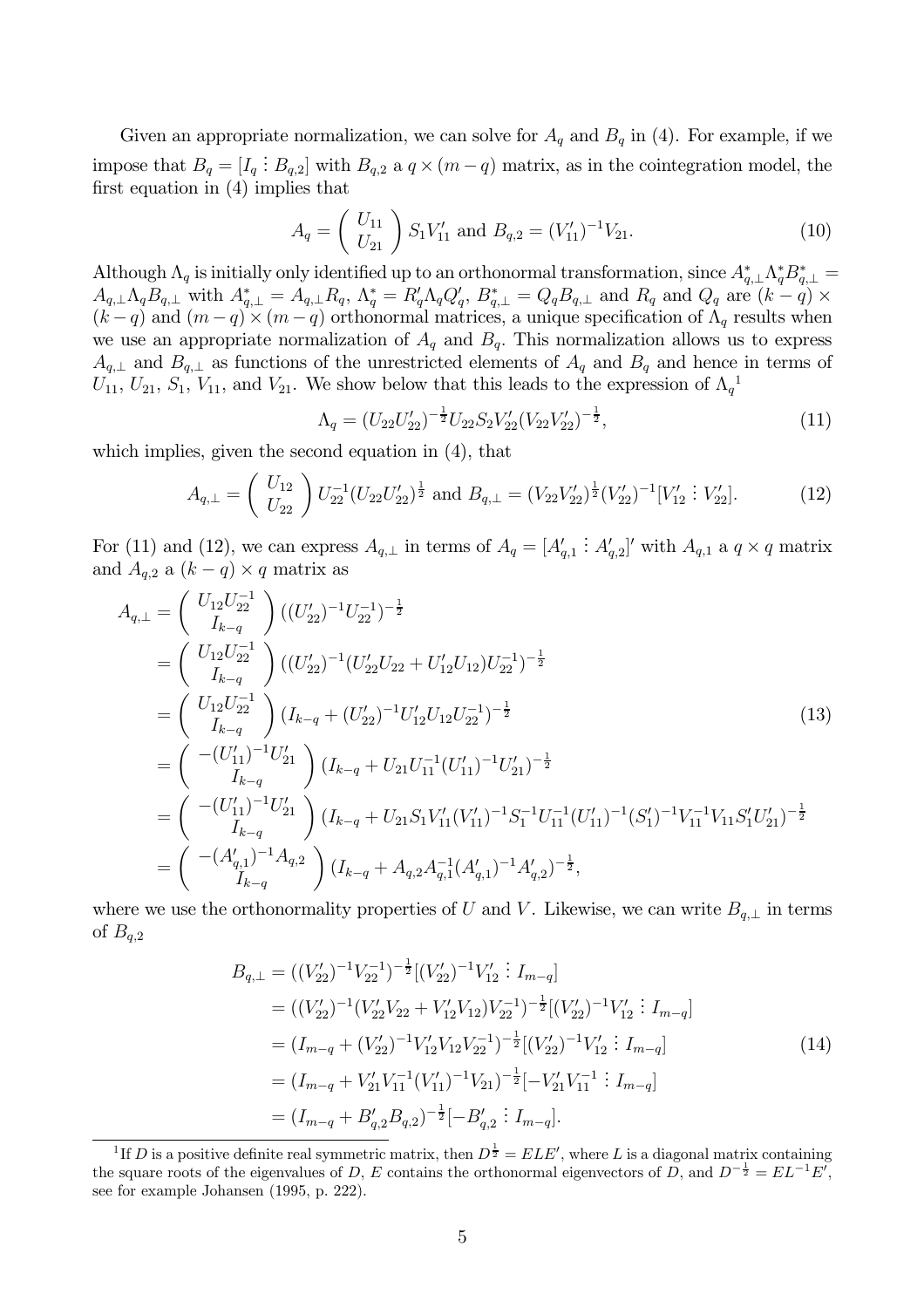We note that every normalization of  $A_q$  and  $B_q$  leads to the same expressions of  $\Lambda_q$ ,  $A_{q,\perp}$ and  $B_{q,\perp}$  in (11) and (12). The matrices  $(U_{22}U_{22}')^{-\frac{1}{2}}U_{22}$  and  $V_{22}'(V_{22}V_{22}')^{-\frac{1}{2}}$  in the expression of  $\Lambda_q$  (11) are both orthonormal matrices. Hence, the matrix  $\Lambda_q$  is equal to the matrix  $S_2$ , that contains the smallest singular values, pre- and postmultiplied by orthonormal matrices or stated differently,  $\Lambda_q$  is just a rotation of the smallest singular values around the origin. The singular values are non-negative and therefore all elements of  $S_2$  are also non-negative. If we pre- and post-multiply  $S_2$  by orthonormal matrices, the elements of the resulting matrix  $\Lambda_q$ are no longer restrained to be non-negative. Hence, when  $C$  is a random matrix, the elements of  $\Lambda_q$  can be normally distributed while the elements of  $S_2$  can not be normally distributed. This property allows us to base tests for rank reduction with  $\chi^2$  limiting distributions on  $\Lambda_q$ as we show in the next section.

#### $\bf{3}$ Rank Test: The Standard (Stationary) Case

We are concerned with testing the rank of the  $k \times m$  matrix of parameters  $\Pi$ . Under our null hypothesis, the rank of the matrix  $\Pi$  is equal to q with  $q < \min(k,m)$ , that is,  $H_0$ : rank( $\Pi$ ) = q. To derive the limiting distributions of our test statistics and estimators, we make an assumption about the limiting behavior of an estimator of the unrestricted value of  $\Pi$  denoted by  $\Pi$ , where we use the notation  $\hat{\pi} = \text{vec}(\Pi)$  and  $\pi = \text{vec}(\Pi)$ .

The limiting behavior of the estimator of  $\Pi$  is characterized by Assumption 1.

$$
\sqrt{N}(\hat{\pi} - \pi) \xrightarrow{d} \psi_{\pi},
$$
  
\n
$$
\psi_{\pi} \sim N(0, V),
$$
\n(15)

where N is the sample size and V is a  $km \times km$  covariance matrix.

If we apply the SVD given in (2) directly on  $\Pi$  to test for the rank of  $\Pi$ , the resulting procedure can be sensitive to scaling of  $\Pi$ , that is, pre- or post-multiplying  $\Pi$  by some matrix can affect the outcome of the rank test. We therefore allow  $\Pi$  to be normalized before we conduct a SVD of it. We can normalize  $\hat{\Pi}$  by means of pre-multiplication by a  $k \times k$  finite non-singular matrix G and post-multiplication by a  $m \times m$  finite non-singular matrix F. We are free to choose the specification of F and G. The matrices F and G adapt the scaling of  $\Pi$ 

$$
\hat{\Theta} = G\hat{\Pi}F',\tag{16}
$$

such that  $\hat{\theta} = \text{vec}(\hat{\Theta}) = (F \otimes G)\hat{\pi}$ . Using an appropriate specification of F and G, the estimator  $\hat{\Theta}$  becomes invariant to invertible transformations of the data that are identical over all observations. The limiting behavior of  $\hat{\theta}$  is characterized by

$$
\sqrt{N}(\hat{\theta} - \theta) \xrightarrow{d} \psi_{\theta},
$$
  
\n
$$
\psi_{\theta} \sim N(0, W),
$$
\n(17)

where  $W = (F \otimes G)V(F \otimes G)'$  and  $\theta = (F \otimes G)\pi$ .

To test H<sub>0</sub>: rank( $\Pi$ ) = q, which is equivalent to H<sub>0</sub>: rank( $\Theta$ ) = q, we use decomposition  $(1)$  for  $\Theta$ 

$$
\Theta = A_q B_q + A_{q,\perp} \Lambda_q B_{q,\perp},\tag{18}
$$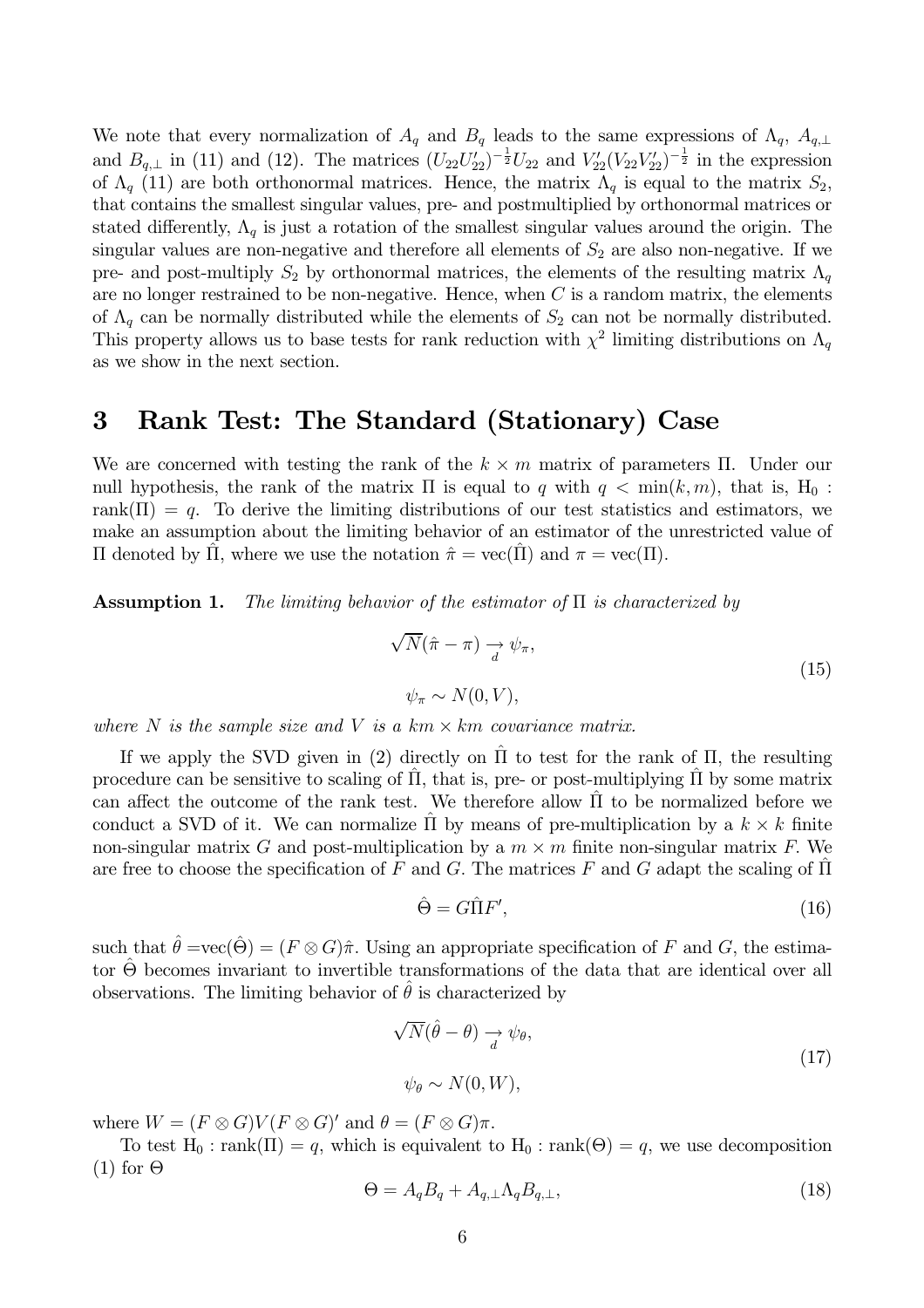where the components follow from the SVD (2) as described in Section 2. Under  $H_0$ , the  $(k-q) \times (m-q)$  matrix  $\Lambda_q$  is identical to zero. The null hypothesis  $H_0$ : rank $(\Theta) = q$  is identical to H<sub>0</sub>:  $\Lambda_q = 0$ . To obtain  $\Lambda_q$  from (18), we need to pre- and post-multiply  $\Theta$  by  $A'_{q,\perp}$  and  $B'_{q,\perp}$ , respectively. To test  $H_0: \Lambda_q = 0$ , we therefore have to make an assumption concerning the covariance matrix  $W$ .

**Assumption 2.** The  $(k-q)(m-q) \times (k-q)(m-q)$  covariance matrix

$$
\Omega_q = (B_{q,\perp} \otimes A'_{q,\perp}) W (B_{q,\perp} \otimes A'_{q,\perp})' \tag{19}
$$

is non-singular.

Decomposition (18) is also applied to the estimator  $\hat{\Theta}$ .

$$
\hat{\Theta} = \hat{A}_q \hat{B}_q + \hat{A}_{q,\perp} \hat{\Lambda}_q \hat{B}_{q,\perp}.
$$
\n(20)

The limiting behavior of the different elements of  $\Theta$  in (20) is stated in Theorem 1.

**Theorem 1** Under  $H_0$  and Assumptions 1-2, the limiting behavior of the elements of  $\hat{\Theta}$  in (20) is such that  $A_qB_q$  is a root-N consistent estimator of  $A_qB_q$  and

$$
\sqrt{N}\hat{\lambda}_q \to \psi_{\lambda},
$$
  
\n
$$
\psi_{\lambda} \sim N(0, \Omega_q),
$$
\n(21)

where  $\hat{\lambda}_q = vec(\hat{\Lambda}_q)$  and  $\hat{\Lambda}_q = \hat{A}_{q,1}' \hat{\Theta} \hat{B}_{q,1}'$ .

**Proof.** see the Appendix.  $\blacksquare$ 

We use  $\hat{\lambda}_q$  to define the statistic to test  $H_0 : \text{rank}(\Theta) = q$ .

Under Assumptions 1-2, the statistic Definition 1:

$$
rk(q) = \frac{1}{N} \hat{\lambda}_q' \Omega_q^{-1} \hat{\lambda}_q,\tag{22}
$$

converges under  $H_0$ : rank $(\Theta) = q$  in distribution to a  $\chi^2((k-q)(m-q))$  random variable.

The statistic  $(22)$ , to which we refer as the rk-statistic, becomes an operational statistic for testing the rank of  $\Theta$  when we have specified a consistent estimator for the covariance matrix  $\Omega_q$ , which corresponds with a consistent estimator for the covariance matrix V. The rk-statistic therefore allows for the use of both parametric as well as non-parametric covariance matrix estimators, like, for example, HACC matrix estimators, see Andrews (1991), Newey and West (1987), West (1997) and White (1980).

The rk-statistic is related to the rank tests discussed in the literature. To illustrate this, we separately discuss the relationship between the rk-statistic and the rank statistics proposed by Anderson (1951), Robin and Smith (2000), Cragg and Donald (1997) and Gill and Lewbel  $(1992)$ -Cragg and Donald  $(1996)$ .

Anderson (1951) canonical correlation rank statistic When the covariance matrix V has a Kronecker form, the rk-statistic is identical to the canonical correlation rank statistic of Anderson (1951) when  $F$  and  $G$  are appropriately specified.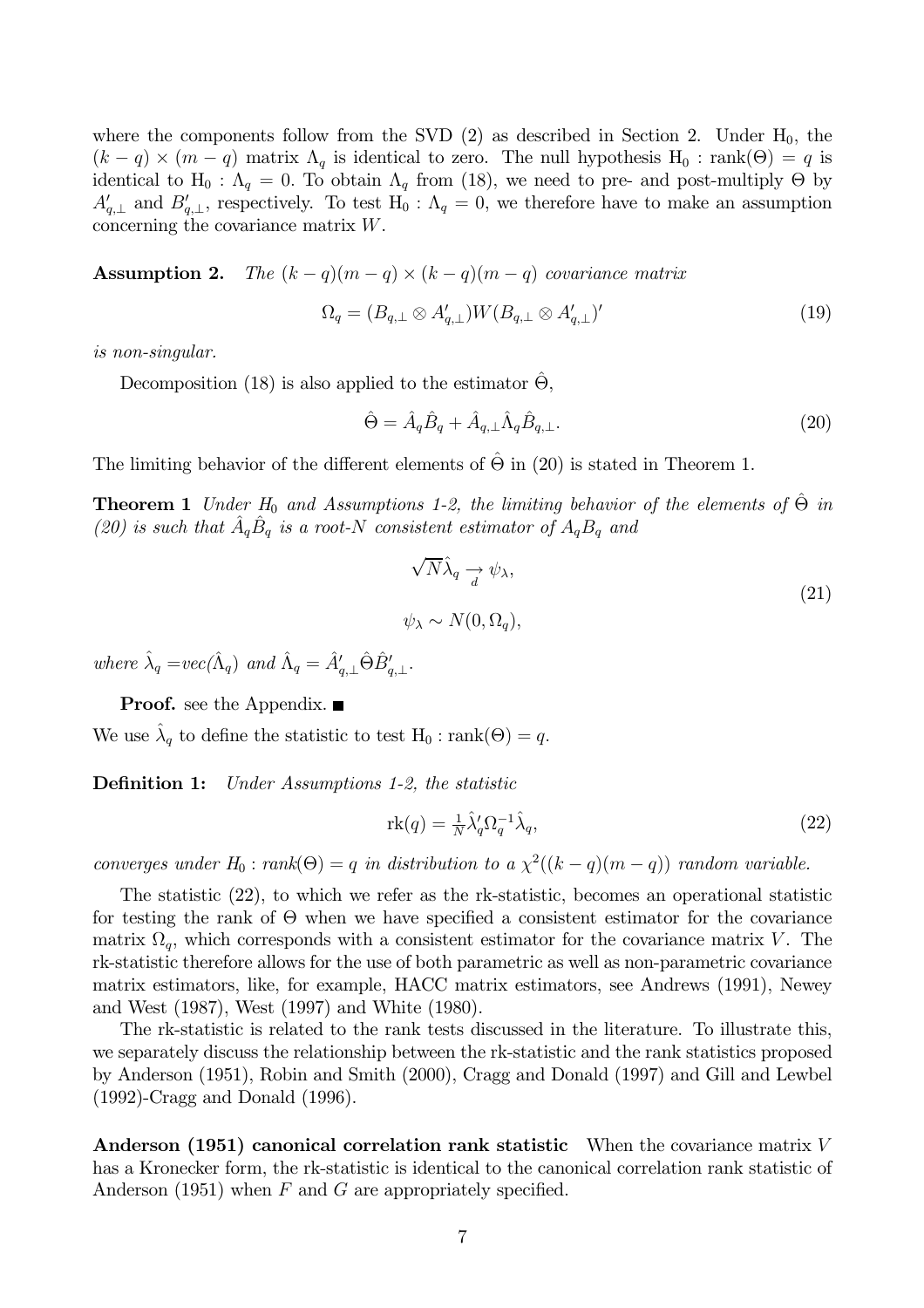**Proposition 1.** When  $V = ((F'F)^{-1} \otimes (G'G)^{-1})$ , the rank statistic rk(q) (22) is identical to the canonical correlation rank statistic of Anderson (1951). When  $k > m$ , it is equal to the sum of the  $m-q$  smallest eigenvalues of  $\Theta' \Theta$  divided by N, and when  $m > k$ , it is equal to the sum of the  $k-q$  smallest eigenvalues of  $\Theta \Theta'$  divided by N. The smallest eigenvalues of  $\hat{\Theta}'\hat{\Theta}$  and  $\hat{\Theta}\hat{\Theta}'$  represent the smallest canonical correlations.

### **Proof.** see the Appendix.  $\blacksquare$

Proposition 1 shows that the rk-statistic is a generalization of the canonical correlation rank statistic of Anderson (1951). It generalizes the canonical correlation rank statistic to a more general specification of the covariance matrix  $V$  with the same limiting distribution. A non-Kronecker structure of the covariance matrix V occurs when we use an estimator  $\Pi$  that does not give the same weight to every observation or when the disturbances of the underlying model are heteroscedastic or correlated.

**Robin and Smith (2000)** propose a rank test which results from the limiting distribution of the roots of the polynomial

$$
\left| \hat{\Pi}' G' G \hat{\Pi} - \mu (F'F)^{-1} \right| = 0, \qquad k \ge m,
$$
\n(23)

**or** 

$$
\left| \hat{\Pi} F' F \hat{\Pi}' - \mu (G' G)^{-1} \right| = 0, \qquad m < k,\tag{24}
$$

which are identical to the eigenvalues of  $\hat{\Theta}'\hat{\Theta}$  and  $\hat{\Theta}\hat{\Theta}'$ . Robin and Smith (2000) show that, under H<sub>0</sub> :rank $(\Pi) = q$  and Assumptions 1 and 2, the limiting distribution of the statistic

$$
\text{CRT}(q) = N \sum_{i=q+1}^{\min(k,m)} h(\hat{\mu}_i),\tag{25}
$$

where  $h(z)$  is a continuous differentiable non-negative scalar function,  $h(0) = 0$ ,  $\frac{dh(z)}{dz}|_{z=0} = 1$ , and  $\hat{\mu}_1 > \hat{\mu}_2 > ... > \hat{\mu}_{\min(k,m)}$  are the roots of the polynomial (23) or (24), is characterized by

$$
\sum_{i=1}^{(k-q)(m-q)} \tau_i \psi_i,\tag{26}
$$

where  $\psi_i$ ,  $i = 1, ..., (k - q)(m - q)$ , are independent  $\chi^2(1)$  random variables and  $\tau_i$ ,  $i =$  $1, \ldots, (k-q)(m-q)$ , are the  $(k-q)(m-q)$  eigenvalues of  $\Omega_q$ .<sup>2</sup> An example of a function h is  $h(z) = z$ , for other examples we refer to Robin and Smith (2000).

The limiting distributions of the CRT and rk-statistics apply under the same conditions which indicates that these statistics are closely related. The relation between the two tests follows from the fact that the roots of polynomials  $(23)$  and  $(24)$  are equal to the squared singular values of  $\Theta$ , since they are equal to the eigenvalues of  $\Theta' \Theta$  and  $\Theta \Theta'$ . The smallest  $\min(k-q, m-q)$  singular values are contained in  $S_2$ . Hence, Robin and Smith (2000) construct the limiting distribution of  $\text{tr}(S_2'S_2)$  (= $\text{tr}(S_2'S_2')$ ). To construct our rk-statistic, we first conduct

 ${}^{2}$ Robin and Smith (2000) express the eigenvectors of the roots of the polynomials (23) and (24) normalized with respect to either  $(F'F)^{-1}$  and  $(G'G)^{-1}$  so  $D'_{k-q}(G'G)^{-1}D_{k-q} = I_{k-q}$  and  $E'_{m-q}(F'F)^{-1}E'_{m-q} = I_{m-q}$ where the  $k \times (k - q)$  and  $m \times (m - q)$  matrices  $D_{k-q}$  and  $E_{m-q}$  contain the eigenvectors that belong to the smallest roots of the polynomials (24) and (23) respectively. The matrix  $(E_{m-q} \otimes D_{k-q})'V(E_{m-q} \otimes D_{k-q})$ that results from Theorem 3.2 of Robin and Smith (2000) is therefore identical to  $\Omega_q$  in Assumption 2 since  $E_{m-q} = (B_{q,\perp}F)'$  and  $D_{k-q} = GA_{q,\perp}$ .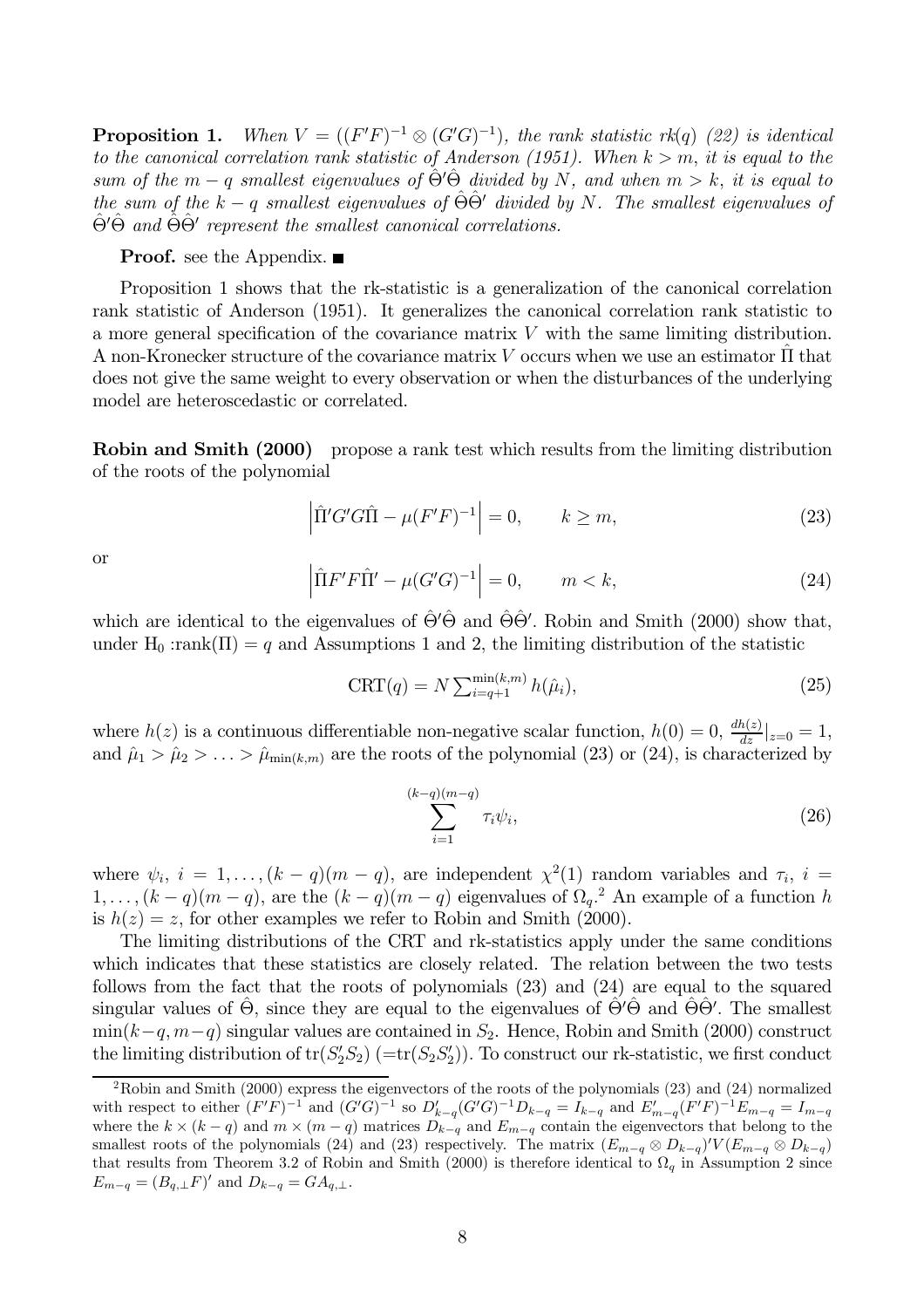an orthogonal transformation from  $S_2$  to  $\Lambda_q$ . Because  $\Lambda_q$  has a normal limiting distribution we can obtain its asymptotic covariance matrix. Since  $S_2$  has only non-negative elements, it does not have a normal limiting distribution and we can not construct the asymptotic covariance matrix of  $S_2$ . We use the asymptotic covariance matrix of  $\Lambda_q$  to normalize  $\Lambda_q$  which leads to a statistic with a standard  $\chi^2$  limiting distribution. Since  $S_2$  is not appropriately normalized in  $tr(S_2'S_2)$  and  $tr(S_2'S_2')$ , the limiting distribution of the CRT-statistic is not a standard  $\chi^2$ one. It consists of a weighted sum of  $\chi^2(1)$  random variables. The weights result from the asymptotic covariance matrix of  $\Lambda_q$  since  $\text{tr}(S'_2S_2) = \text{tr}(\Lambda'_q\Lambda_q)$ . The critical values of the limiting distribution of the CRT-statistic are therefore not readily available, and given the value of the weights we have to simulate from the limiting distribution to obtain them. Because  $S_2$  is not appropriately normalized in the CRT-statistic, the  $\tau_i$ ,  $i = 1, \ldots, (k - q)(m - q)$  are of importance for the power of the rank test. When there is a large difference between the different  $\tau_i$ ,  $i = 1, \ldots, (k - q)(m - q)$ , the CRT-statistic essentially only focusses on the large  $\tau_i$  since the small  $\tau_i$  will not contribute much to the critical value. The rk-statistic normalizes  $\Lambda_q$  using its asymptotic covariance matrix and hence it focusses on all elements of  $S_2$  in a more evenly distributed manner.

When  $V = ((F'F)^{-1} \otimes (G'G)^{-1})$ , the values of  $\tau_i$  are equal to one and the limiting distribution of the CRT-statistic is a  $\chi^2((k-q)(m-q))$  distribution. In this case, the CRT-statistic is also identical to the canonical correlation rank statistic of Anderson (1951).

**Cragg and Donald (1997)** construct a rank statistic by means of the minimal value of a criterium function,

$$
CD(q) = \min_{\Pi_0 \in \Gamma(q)} N(\hat{\pi} - \pi_0)' V^{-1}(\hat{\pi} - \pi_0), \tag{27}
$$

where  $\pi_0 = \text{vec}(\Pi_0)$  and  $\Gamma(q)$  is the space of  $k \times m$  matrices with rank less than or equal to q. Cragg and Donald (1997) show that the CD-statistic (27) has a  $\chi^2((k-q)(m-q))$ limiting distribution. Unless  $V$  has a Kronecker structure, in which case the CD-statistic corresponds with the canonical correlation rank statistic,  $\Pi_0$  can not be obtained analytically and a numerical optimization procedure has to be used. To test for the rank of  $\Pi$ , we compute  $CD(q)$  sequentially for values of q equal to 0, 1, ...,  $\min(k, m)$ . Eventually  $CD(q)$  is therefore computed at some value of q that exceeds the rank of  $\Pi$ . For these values of q, the value of  $\Pi_0$  that minimizes (27) is often not well-defined since some elements of  $\Pi_0$  hardly influence the objective function. This holds especially when  $k$  and/or  $m$  are rather large. Hence, the numerical optimization procedure may return a erroneous value of  $\Pi_0$  that results from an area where the objective function is rather flat. This is a deficiency of the numerical optimization that is involved in the CD-statistic. Another difference with the rk-statistic concerns the covariance matrix  $V$  which has to be non-singular while the rk-statistic only assumes a nonsingular covariance matrix  $\Omega_q$ . The latter assumption is a less restrictive.

Gill and Lewbel (1992)-Cragg and Donald (1996) Alongside the singular value decomposition, another well-known matrix decomposition is the LDU-decomposition, see for example Golub and van Loan (1989). Gill and Lewbel (1992) and Cragg and Donald (1996) use the LDU-decomposition to construct statistics to test  $H_0 : rank(\Pi) = q$ . To construct these LDU-statistics, permutations are conducted on  $\Pi$  which transform it into  $\Theta$ ,

$$
\Theta = G\Pi F',\tag{28}
$$

where G and F are  $k \times k$  and  $m \times m$  permutation matrices that, in case we want to test  $H_0$ : rank $(\Theta) = q$ , are such that the first q columns and rows of  $\Theta$  perform a Gaussian elimi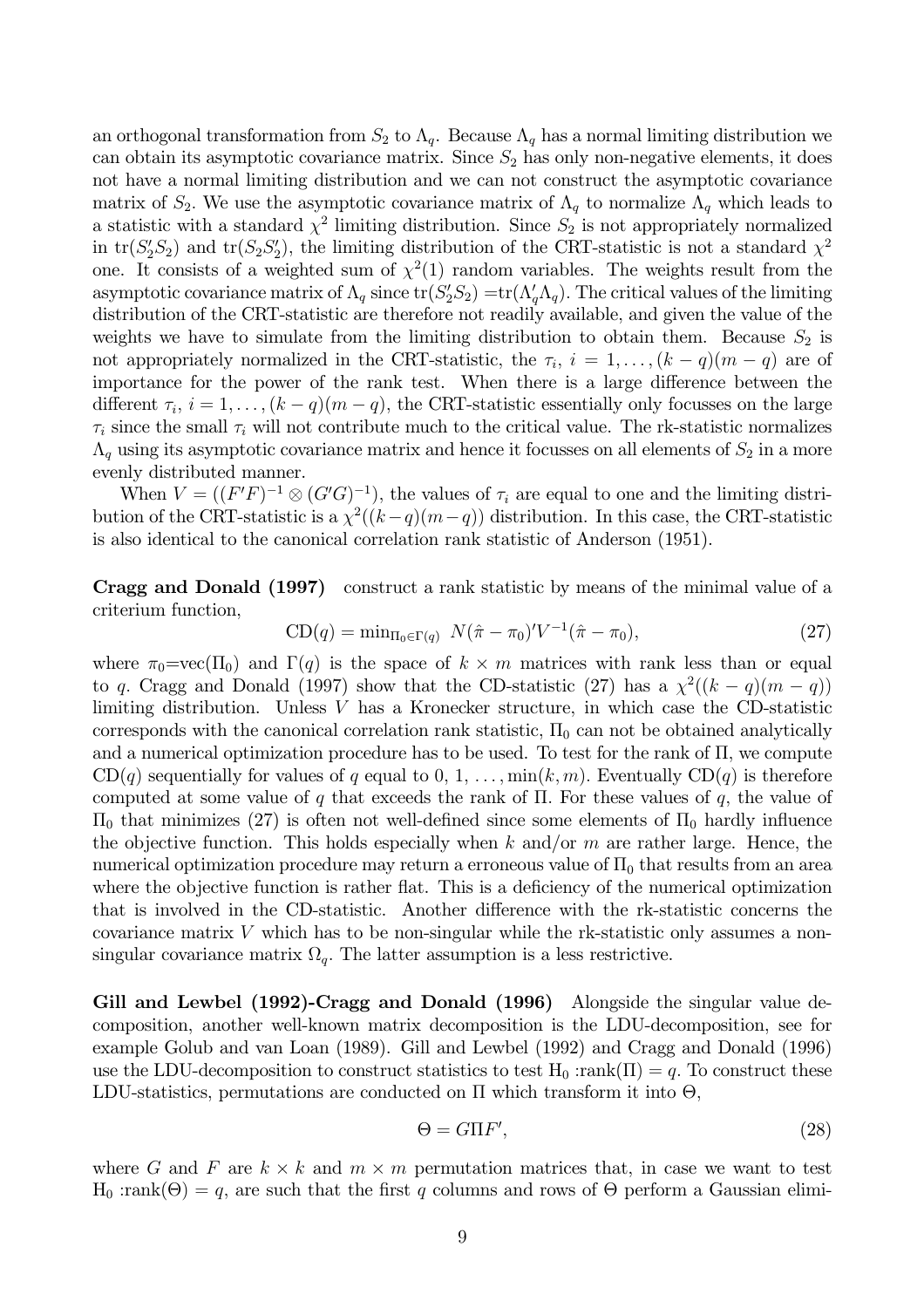nation of  $\Pi$ . For the LDU-decomposition,  $\Theta$  is specified as

$$
\Theta = LDU,\tag{29}
$$

with  $L: k \times k$ ,  $D: k \times m$  and  $U: m \times m$  matrices that are specified by

$$
L = \begin{pmatrix} L_{11} & 0 \\ L_{21} & I_{k-q} \end{pmatrix}, \qquad D = \begin{pmatrix} D_{11} & 0 \\ 0 & D_{22} \end{pmatrix}, \qquad U = \begin{pmatrix} U_{11} & U_{12} \\ 0 & I_{m-q} \end{pmatrix}, \tag{30}
$$

where  $L_{11}$ ,  $D_{11}$ ,  $U_{11}$ :  $q \times q$ ;  $L_{21}$ :  $(k - q) \times q$ ;  $D_{22}$ :  $(k - q) \times (m - q)$ ;  $U_{12}$ :  $q \times (m - q)$ ; and  $L_{11}$  and  $U'_{11}$  are lower triangular matrices with ones on the diagonal and  $D_{11}$  is a diagonal matrix.<sup>3</sup> The Gaussian elimination accomplishes that the largest elements of  $\Theta$  are grouped in  $D_{11}$ ,  $L_{11}$ ,  $L_{21}$ ,  $U_{11}$  and  $U_{12}$  and the smallest in  $D_{22}$ . Under  $H_0$  :rank( $\Theta$ ) = q,  $D_{22}$  is therefore equal to zero.

To construct the LDU-statistic to test  $H_0$ : rank( $\Theta$ ) = q, we conduct the same LDUdecomposition with Gaussian elimination (28)-(30) on  $\Pi$  as on  $\Pi$ . Cragg and Donald (1996) show that under  $H_0$ : rank( $\Theta$ ) = q, Assumptions 1, 2, and an assumption on the Gaussian elimination that  $vec(D_{22})$  has a normal limiting distribution with mean zero. The LDUstatistic is equal to a quadratic form of  $vec(\hat{D}_{22})$  with the inverse of its asymptotic covariance matrix and converges under H<sub>0</sub> and the before-mentioned assumptions to a  $\chi^2((k-q)(m-q))$ distributed random variable.

The LDU-decomposition is not unique and different orderings of the data result in different LDU-decompositions. Before the LDU-decomposition, Cragg and Donald (1996) therefore permute  $\Pi$  q times using Gaussian elimination. The Gaussian elimination re-orders the columns and rows of  $\Pi$  such that the first q rows and columns of  $\Theta$  contain the largest elements of  $\Pi$ . The Gaussian elimination accomplishes that the elements of  $D_{11}$  are significantly different from zero under H<sub>0</sub>. In that case,  $\hat{D}_{22}$  can be used to test H<sub>0</sub>: rank( $\Theta$ ) = q. Because of the triangular structure of  $\hat{L}$  and  $\hat{U}$  with ones on the diagonal, both  $\hat{D}_{11}$  and  $\hat{D}_{22}$  reflect whether  $\hat{\Theta}$  is close to a lower rank value. The Gaussian elimination is needed to ensure that only  $\hat{D}_{22}$  reflects whether rank( $\hat{\Theta}$ ) is close to q. This explains why Cragg and Donald (1996) need an additional assumption, alongside Assumptions 1 and 2, to ensure that the Gaussian elimination performs adequately. Since this assumption is not made for the rk-statistic, the LDU-statistic applies in a more restricted setting than the rk-statistic although their limiting distributions are identical.

#### Rank Test: The Non-Stationary Cointegration Case  $\boldsymbol{4}$

In vector autoregressive (VAR) models, cointegration implies a reduced rank value of the long-run multiplier, see for example Engle and Granger (1987) and Johansen (1991,1995). A convenient specification of a VAR(1) model to reflect cointegration is the so-called error correction specification

$$
\Delta y_i = \Pi y_{i-1} + \varepsilon_i, \text{ for } i = 1, \dots, N,
$$
\n(31)

where  $y_i$  is a  $k \times 1$  vector that contains time-series observations of the variable y at time i,  $\Delta y_i = y_i - y_{i-1}, \varepsilon_i$  is a  $k \times 1$  vector of disturbances which we assume to be uncorrelated over

<sup>&</sup>lt;sup>3</sup>In the LDU-decomposition that is used by Gill and Lewbel (1992), the matrices  $L_{22}$  and  $U_{22}$ , which are identity matrices in (30), are also lower triangular with ones on the diagonal and  $D_{22}$  is a diagonal matrix. Cragg and Donald (1996) show that the estimator of  $D_{22}$ ,  $D_{22}$ , in this case has not a normal limiting distribution under H<sub>0</sub> :rank( $\Theta$ ) = q. We therefore use the LDU-decomposition that is proposed by Cragg and Donald (1996).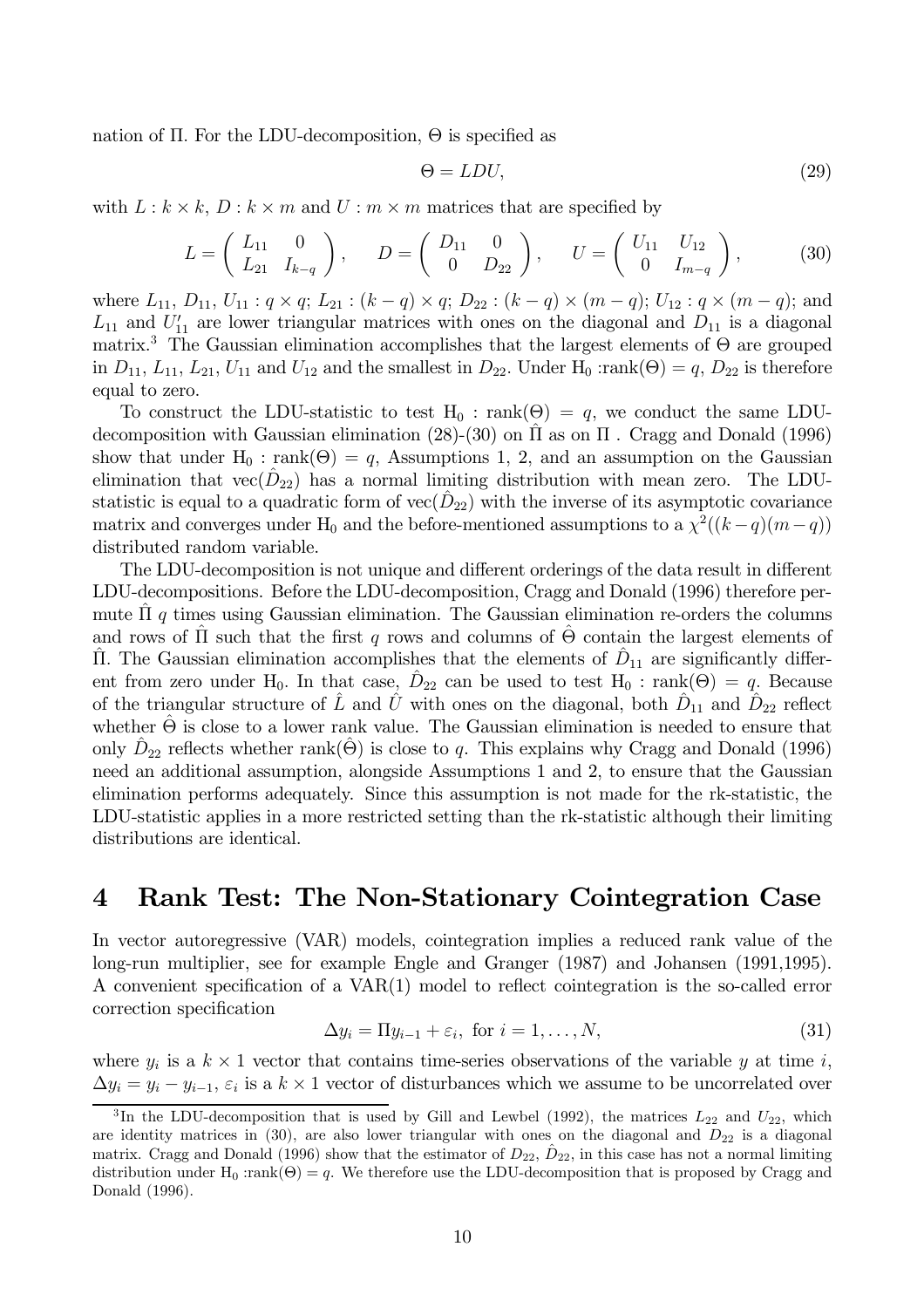time. Cointegration occurs when the  $k \times k$  matrix  $\Pi$  has a reduced rank value, which we can denote as  $\Pi = A_q B_q$  with  $A_q$  a  $k \times q$  matrix and  $B_q$  a  $q \times k$  matrix. The canonical correlation rank test for the rank of the long-run multiplier is in this case identical to the Johansen trace statistic, see Johansen (1991). These statistics apply when the covariance matrix of the disturbances  $\varepsilon_i$  is constant over time.

In Kleibergen and Van Dijk (1994), the LDU decomposition is used to decompose the long-run multiplier  $\Pi$  to construct an alternative cointegration test. This cointegration test has however the same variable ordering problem as the LDU-based test in the stationary case. Therefore we construct in this paper a test for rank reduction in case of non-stationary variables, where we follow the same approach as in the previous section. Because the dependent and explanatory variables are different realizations of the same (economic) variables over time, we do not need to normalize the estimator  $\Pi$  to obtain a rank statistic. As mentioned before, an appropriately normalized rank statistic corresponds with the canonical correlation rank test that is identical to the Johansen trace statistic. We use the SVD to decompose the unrestricted least squares estimator  $\hat{\Pi} = \sum_{i=1}^{N} \Delta y_i y_{i-1}' (\sum_{i=1}^{N} y_{i-1} y_{i-1}')^{-1}$  as

$$
\hat{\Pi} = \hat{A}_q \hat{B}_q + \hat{A}_{q,\perp} \hat{\Lambda}_q \hat{B}_{q,\perp}.
$$
\n(32)

The rank statistic corresponds to a quadratic form in  $\lambda_q = \text{vec}(\Lambda_q)$ . To derive the limiting distribution of the rank statistic, we use the Representation Theorem for cointegrated series, see for example Johansen (1991,1995). Theorem 2 states the limiting behavior of the rank statistic under the assumptions that the disturbances  $\varepsilon_i$  are a white noise process with constant covariance matrix  $\Sigma$ .

**Theorem 2** When the disturbances  $\varepsilon_i$  are white noise with constant covariance matrix  $\Sigma$ ,  $\Pi = A_q B_q$  and  $A_{q,\perp}' B_{q,\perp}'$  is non-singular, the limiting behavior of the rank statistic

$$
rk(q) = \frac{1}{N} \hat{\lambda}_q' \hat{\Omega}_q^{-1} \hat{\lambda}_q,\tag{33}
$$

with  $\hat{\lambda}_a = vec(\hat{\Lambda}_a)$ ,

$$
\hat{\Omega}_q = \left(\hat{B}_{q,\perp} \otimes \hat{A}'_{q,\perp}\right) \hat{W} \left(\hat{B}_{q,\perp} \otimes \hat{A}'_{q,\perp}\right)'
$$
\n(34)

and

$$
\hat{W} = \left( \left( \frac{1}{N} \sum_{i=1}^{N} y_{i-1} y'_{i-1} \right)^{-1} \otimes \frac{1}{N} \sum_{i=1}^{N} \tilde{\varepsilon}_i \tilde{\varepsilon}'_i \right),\tag{35}
$$

where  $\tilde{\varepsilon}_i = \Delta y_i - \tilde{\Pi} y_{i-1}$ , is characterized by

$$
rk(q) \to \int_{d} tr \left[ \left( \int_0^1 B_{k-q}(t) dB_{k-q}(t)' \right)' \left( \int_0^1 B_{k-q}(t) B_{k-q}(t)' dt \right)^{-1} \left( \int_0^1 B_{k-q}(t) dB_{k-q}(t)' \right) \right],
$$
\n(36)

where  $B_{k-q}(t)$  is a  $(k-q)$ -dimensional Brownian motion defined on the unit interval with *identity covariance matrix at time t.* 

**Proof.** see the Appendix.  $\blacksquare$ 

The limiting distribution in Theorem 2 is identical to the limiting distribution of the Johansen trace statistic, see Johansen (1991,1995). The rank statistic (33) results directly from a SVD of the least squares estimator. It can therefore be considered as a multivariate generalization of the Dickey-Fuller t-statistic for testing unit roots in univariate autoregressive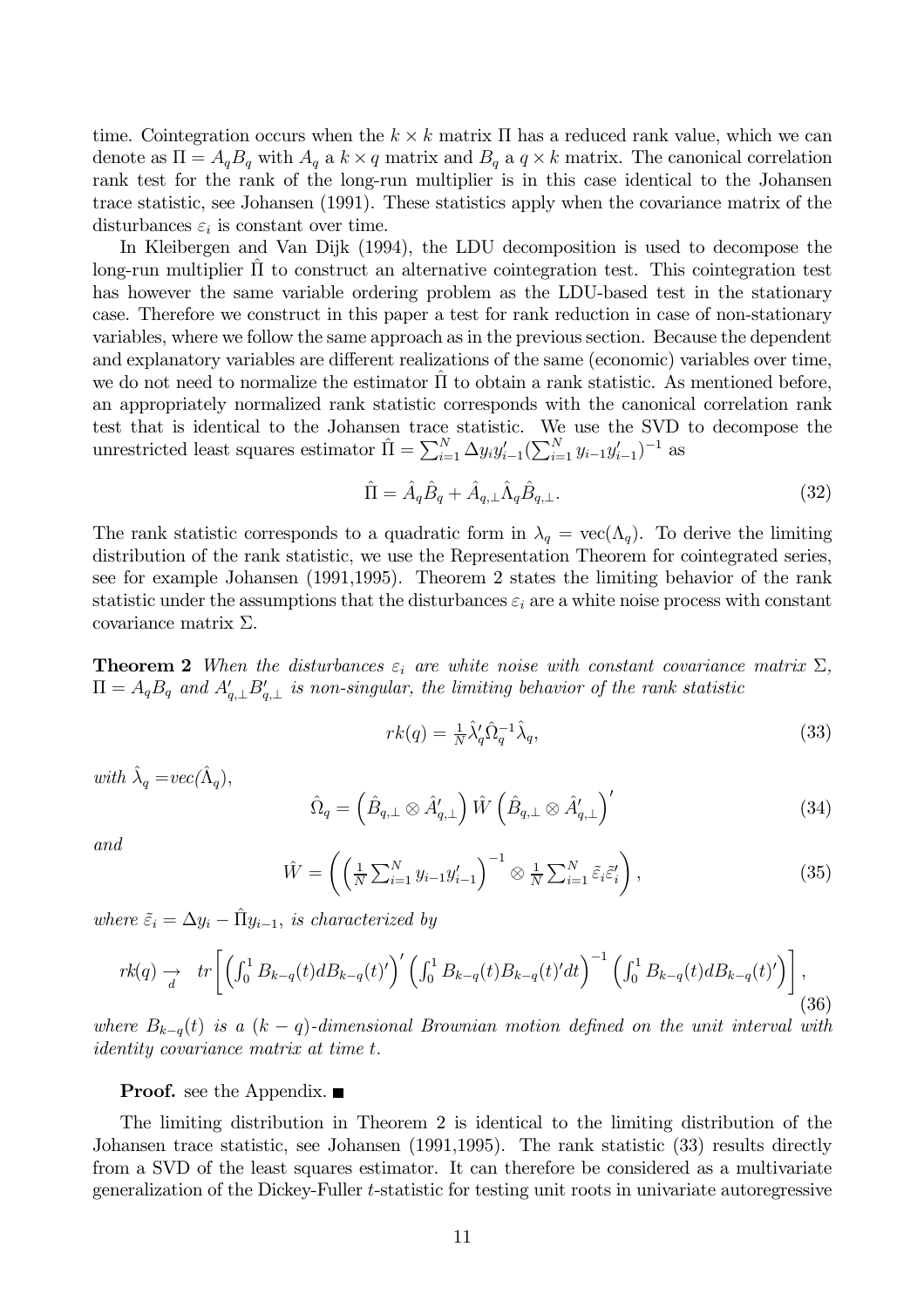models. The Johansen trace statistic is a likelihood ratio statistic while the Dickey-Fuller statistic and the rank statistic (33) are Wald statistics.

The derivation of the limiting distribution of the rank test in the Appendix shows that we can also obtain the rank test from

$$
\mathrm{rk}(q) = \frac{1}{N} \left[ \left( \hat{B}_{q,\perp} \otimes \hat{A}'_{q,\perp} \right) \mathrm{vec} \left( \sum_{i=1}^{N} \hat{\varepsilon}_{i} y'_{i-1} \right) \right]' \left[ \left( \hat{B}_{q,\perp} \otimes \hat{A}'_{q,\perp} \right) \hat{V} \left( \hat{B}_{q,\perp} \otimes \hat{A}'_{q,\perp} \right)' \right]^{-1} \tag{37}
$$
\n
$$
\left[ \left( \hat{B}_{q,\perp} \otimes \hat{A}'_{q,\perp} \right) \mathrm{vec} \left( \sum_{i=1}^{N} \hat{\varepsilon}_{i} y'_{i-1} \right) \right],
$$

where  $\hat{\varepsilon}_i = \Delta y_i - \hat{A}_q \hat{B}_q y_{i-1}$  and  $\hat{V} = (\frac{1}{N} \sum_{i=1}^N y_{i-1} y'_{i-1} \otimes \frac{1}{N} \sum_{i=1}^N \tilde{\varepsilon}_i \tilde{\varepsilon}'_i)$ . Based on this specification of the rank test, we can define a set of assumptions, which are more general than the white noise constant variance assumption, under which the test has the same limiting distribution as the Johansen trace statistic.

The limiting behavior of  $vec(\sum_{i=1}^{N} \hat{\varepsilon}_i y_{i-1}')$  is such that Assumption 3.

$$
\frac{1}{N} \left[ \left( \hat{B}_{q,\perp} \otimes \hat{A}_{q,\perp}' \right) \text{vec} \left( \sum_{i=1}^N \hat{\varepsilon}_i y_{i-1}' \right) \right] \xrightarrow[d]{} \Psi_q^{\frac{1}{2}} \left( \int_0^1 B_{k-q}(t) dB_{k-q}(t)' \right)' \Sigma_q^{\frac{1}{2}} (A_{q,\perp}' B_{q,\perp}')^{-1} \tag{38}
$$

while the limiting behavior of  $\hat{\Omega}_q = (\hat{B}_{q,\perp} \otimes \hat{A}_{q,\perp}') \hat{V} (\hat{B}_{q,\perp} \otimes \hat{A}_{q,\perp}')'$  accords with

$$
\frac{1}{N}\hat{\Omega}_q \to \left( (A'_{q,\perp} B'_{q,\perp})^{-1} \Sigma_q^{\frac{1}{2}} \left( \int_0^1 B_{k-q}(t) B_{k-q}(t)' dt \right) \Sigma_q^{\frac{1}{2}} (A'_{q,\perp} B'_{q,\perp})^{-1} \otimes \Psi_q \right), \tag{39}
$$

where  $\Sigma_q$  and  $\Psi_q$  are  $(k-q) \times (k-q)$  dimensional non-singular matrices.

Under Assumption 3, the rank statistic  $(37)$  has the limiting distribution given in  $(36)$ . Assumption 3 allows for a more general set of processes that generate the disturbances  $\varepsilon_i$  than white noise with a fixed covariance matrix. For example, as shown in Phillips and Solo (1992), these limiting distributions apply for processes with time-varying conditional variances for which the unconditional variance is finite and fixed. The rank statistic  $(37)$  therefore allows for the use of HACC matrix estimators  $\hat{V}$ , like the ones proposed by White (1980) and Newey and West  $(1987)$ . In Andrews  $(1991)$ , it is show that these covariance matrix estimators are consistent in case of non-stationary variables.

The decomposition in  $(32)$  can also be applied to other estimators of the long-run multiplier, for instance to those that result when we incorporate higher order lags or use different weights for the observations to account for time varying conditional variances or non-normal distributed errors.

#### Testing rank in stochastic discount factor models  $\overline{5}$

Jagannathan and Wang (1996) base the stochastic discount factor (SDF) in a SDF model on a conditional Capital Asset Pricing Model (CAPM). A SDF model for asset returns is represented by, see for example Campbell *et. al.* (1997),

$$
E[r_{ji+1}s_{i+1}|I_i] = 1, \t j = 1,\ldots,k,
$$
\t(40)

where  $r_{ji}$  is the return at time i on asset j,  $j = 1, \ldots, k$ ,  $I_i$  is the information set at time i and  $s_i$  is the SDF at time *i*. Based on the conditional CAPM, Jagannathan and Wang (1996) specify the SDF  $s_{i+1}$  as a linear function of a set of additional variables:

$$
s_{i+1} = f'_{i+1}\gamma,\tag{41}
$$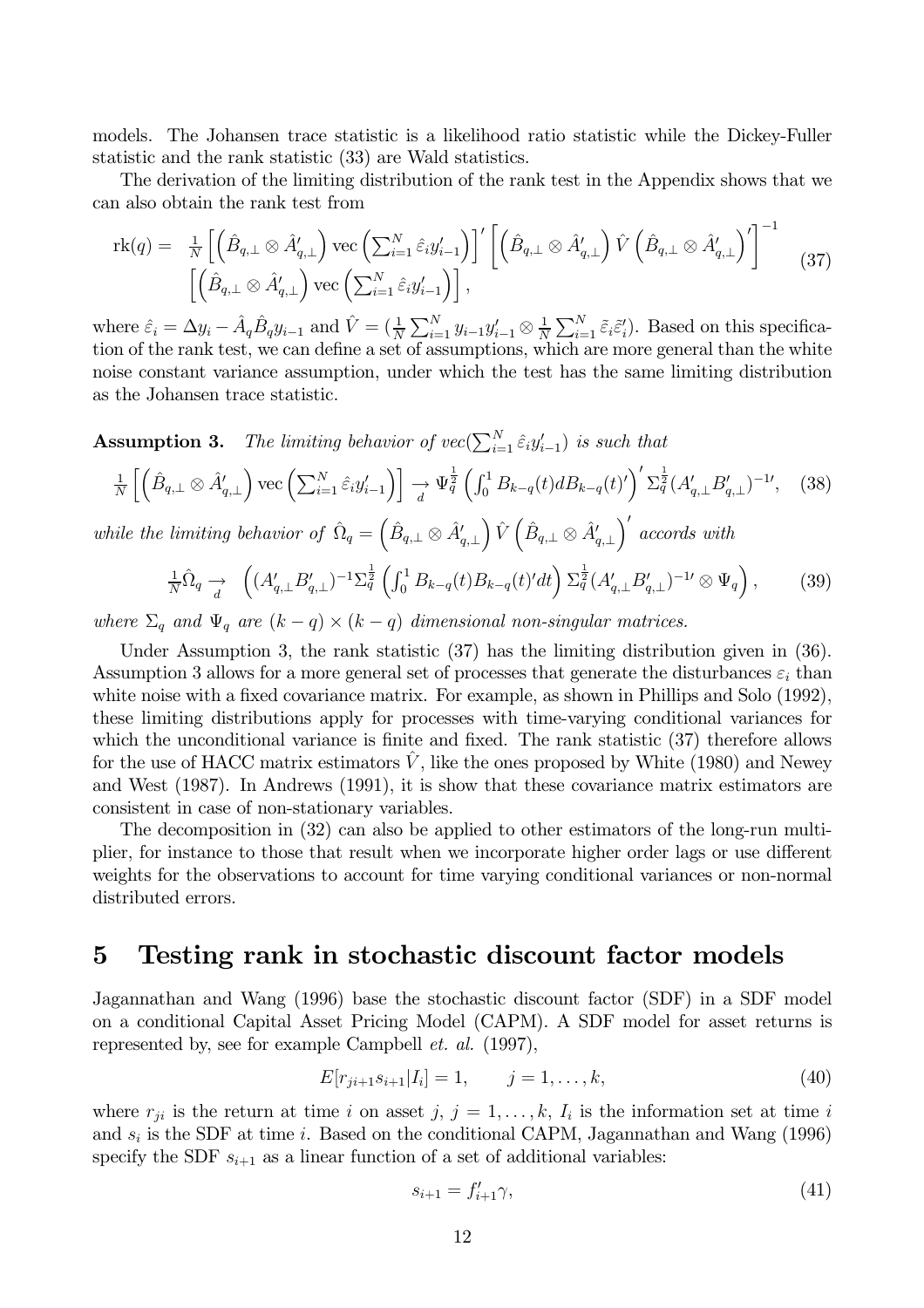where  $f_{i+1}$  is a  $m \times 1$  vector of additional variables and  $\gamma$  is a  $m \times 1$  vector of risk premia. We substitute the specification of the SDF  $(41)$  into the SDF model  $(40)$  to obtain

$$
\left\{ E\left[r_{i+1}f'_{i+1}\right|I_i\right]\right\} \gamma = \iota_k,\tag{42}
$$

where  $r_i = (r_{1i} \dots r_{ki})'$  and  $\iota_k$  is a  $k \times 1$  vector of ones. The vector of risk premia  $\gamma$  can be estimated using Hansen's (1982) Generalized Method of Moments (GMM), see for example Jagannathan et. al. (2002). The GMM estimator of  $\gamma$  is consistent if the  $k \times m$  matrix

$$
E\left[r_{i+1}f'_{i+1}\right]I_i\tag{43}
$$

has full rank, see Hansen (1992), Newey and McFadden (1994) and Wright (2002). Tests of the rank of (43) therefore indicate whether all elements of  $\gamma$  are identified.

The asset returns that are used in SDF models are typically returns on portfolios. These portfolios are constructed using some kind of criterium, like, for example, the market capitalization or size of stocks. It is well known now that the returns on portfolios that consist of small firm stocks exhibit autocorrelation, see for example Campbell *et. al.* (1997). This implies that the canonical correlation rank statistic to test for the rank of (43) is essentially inappropriate since the (asymptotic) covariance matrix of an estimator of  $(43)$  does not possess a Kronecker structure. In the next sub-sections, we therefore use the previously discussed rank tests, which can be applied when the covariance matrix does not have a Kronecker structure. to test for the rank of  $(43)$  in SDF models.

#### $5.1$ Application

Jagannathan and Wang (1996) construct return series on hundred size and beta sorted portfolios to estimate the risk premia in the SDF model (40). The return series begin in July 1963 and end in December 1990 so  $N = 330$ . The SDF (41) is a linear function of a constant, the return on a value-weighted portfolio, a corporate bond yield spread and per capita labor income growth. The size and beta sorted portfolios are obtained by ranking all non-financial stocks listed in the NYSE and AMEX and covered by CRSP with respect to size. For every decile of size sorted stocks, the stocks are once more sorted with respect to their beta, that is their correlation with the market return. All stocks in such a beta sorted decile constitute one portfolio. Since we have both ten size and beta sorted deciles, the total number of portfolios equals hundred. Inverting a  $100 \times 100$  leads to a large numerical error. To decrease the number of portfolios, we therefore regroup the beta sorted portfolios by using the average returns over all beta sorted portfolios within each size decile. This reduced the number of portfolios to ten which are sorted with respect to size.

When the expectation of  $r_{i+1}f'_{i+1}$  does not depend on the information set  $I_i$ , the expectation in  $(43)$  is a unconditional expectation. Instead of testing the rank of  $(43)$ , we can then also analyze the rank of the  $k \times m$  matrix  $\Pi$  in a linear factor model (9) for the returns on the ten size sorted portfolios,

$$
r_i = \Pi f_i + \varepsilon_i, \qquad i = 1, \dots, N,
$$
\n
$$
(44)
$$

where  $k = 10$ ,  $f_i = (f_{1i} \dots f_{mi})'$  with  $m = 4$ ,  $N = 330$ , and the  $k \times 1$  vector  $\varepsilon_i$  contains the disturbances. The returns contained in  $r_i$  are such that  $r_{1i}$  is the return on the smallest size portfolio and  $r_{ki}$  is the return on the largest size portfolio at time *i*. The factors in  $f_i$  consist of a constant term, a return on a value-weighted portfolio, a corporate bond yield spread and a measure of per capita labor income growth.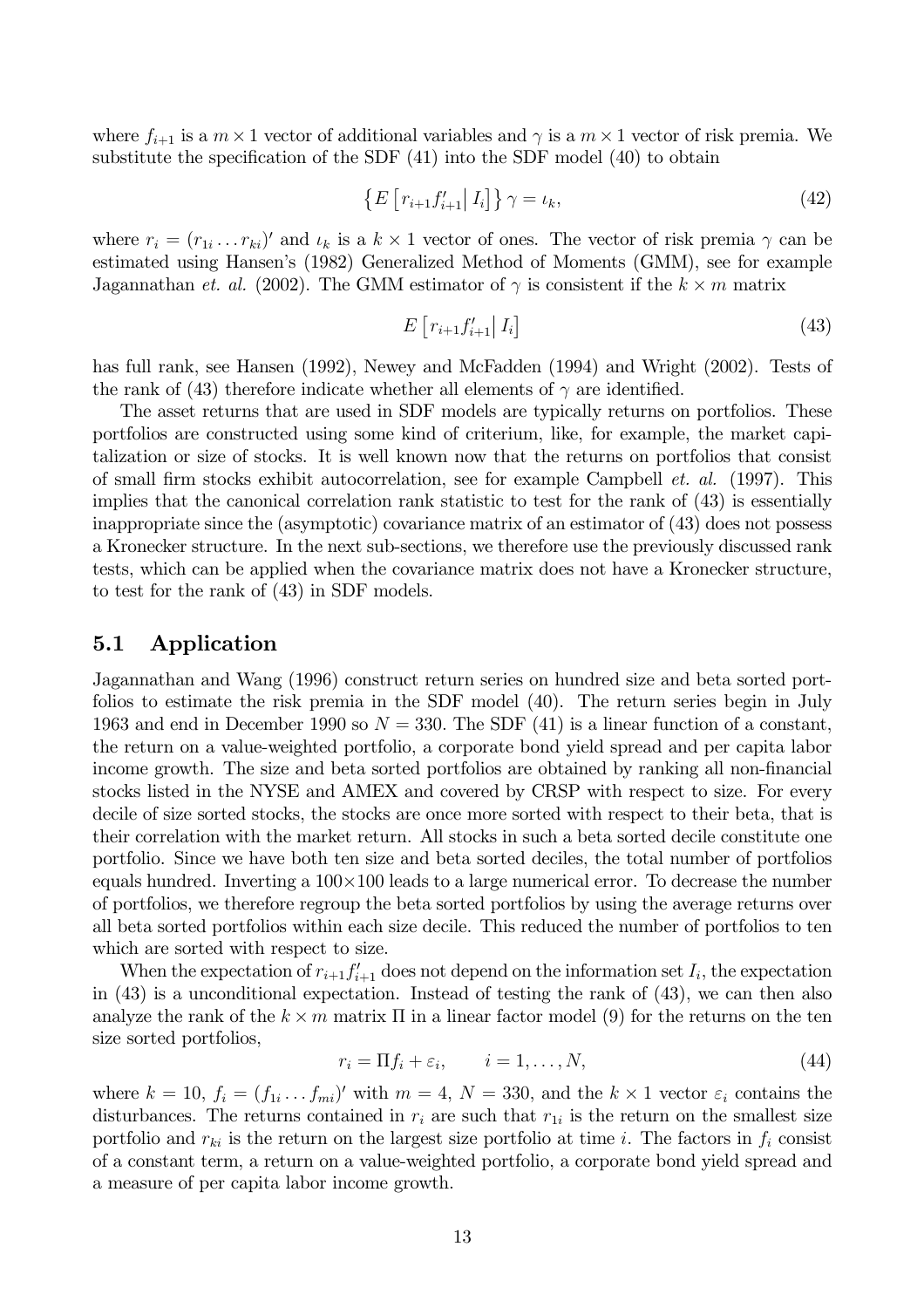Returns on portfolios of small firm stocks are known to exhibit autocorrelation, see for example Campbell *et. al.* (1997). We test for first order autocorrelation in the disturbances using a Lagrange multiplier (LM) statistic. The LM statistic results from regressing the residuals on the lagged residuals. The LM statistic equals 141.4 which is well above the 5% significance level of the  $\chi^2(10^2)$  distribution that is equal to 124.2. The (asymptotic) significance of the LM statistic for first order autocorrelation indicates that we have to be careful with interpreting the canonical correlation rank statistic. Alongside the canonical correlation rank statistic, we therefore compute rank statistics that allow for non-Kronecker covariance matrices. Using a consistent covariance matrix estimator, the limit distributions of these rank statistics also apply when the disturbances exhibit autocorrelation. The rank statistics that we compute are the LDU rank statistic, the rk-statistic (22) and the CD-statistic  $(27)$ . We do not consider the rank statistic of Robin and Smith  $(2000)$  because, as shown in Section 3, it consists of exactly the same elements as the rk-statistic and has a non-standard limiting distribution which makes a direct comparison more difficult.

To compute the rank statistics, we first transform or normalize the least squares estimator of  $\Pi$ ,  $\hat{\Pi} = \sum_{i=1}^{N} r_i f_i' (\sum_{i=1}^{N} f_i f_i')^{-1}$ , towards  $\hat{\Theta} = G \hat{\Pi} F$  (16) by using a specification of F and G corresponding to

$$
\left( (\sum_{i=1}^{N} f_i f'_i)^{-1} \otimes \sum_{i=1}^{N} r_i r'_i \right) = \left( (F'F)^{-1} \otimes (G'G)^{-1} \right) \tag{45}
$$

such that the covariance matrix estimator for  $\hat{\theta}$  becomes

$$
\hat{W} = (F \otimes G)\hat{V}(F \otimes G)'
$$

with  $\hat{V}$  the covariance matrix estimator for  $\hat{\pi}$ . When the covariance matrix estimator  $\hat{V}$  accords with (45), the rk-statistic is identical to the canonical correlation rank statistic, as in Proposition 1. Hence, the specification of  $F$  and  $G$  is such that the rk-statistic uses the same elements as the canonical correlation rank statistic to discriminate between different rank values of  $\Theta$ but with a consistent covariance matrix estimator. We therefore consider the rk-statistic with this specification of  $F$  and  $G$  as a size-corrected canonical correlation rank statistic. We use HACC matrix estimators for the covariance matrix estimator  $V^4$ .

Table 1 lists the values of statistics for testing the rank of  $\Pi$  using different HACC matrix estimators. The LDU rank statistic results from the same specification of  $\Theta$  as we used for the rk-statistic. The applied HACC matrix estimators are the Newey-West (1987) estimator with one lag, the White (1980) estimator and the West (1997) estimator with one lag. The latter estimator is intended for moving average processes.

The values of the rank statistics in Table 1 indicate that rank zero and rank one for  $\Pi$  are rejected with 5% asymptotic significance. The value of the LDU-statistic to test for rank two is quite different from the rank value of the other statistics. This is due to the sensitivity of the LDU-statistic to the ordering of the variables. Depending on the ordering of the series in  $f_i$ , the values of the rank tests can differ substantially. This explains why Cragg and Donald (1996) permute  $\hat{\Theta}$  using Gaussian elimination. All other statistics are insensitive to the ordering of the variables. The CD-statistic (27) is obtained using numerical optimization. The rank two and rank three cases of the CD-statistic differ considerably from the corresponding other statistics. The other rank statistics are not asymptotically significant

<sup>&</sup>lt;sup>4</sup>The specification of F and G that transforms  $\hat{V}$  towards  $\hat{W}$  is also convenient to control the numerical error. The covariance matrix  $\hat{V}$  is a 40×40 matrix which can be difficult to invert when it is not scaled appropriately. This is achieved by using the specification of  $F$  and  $G$  from (45).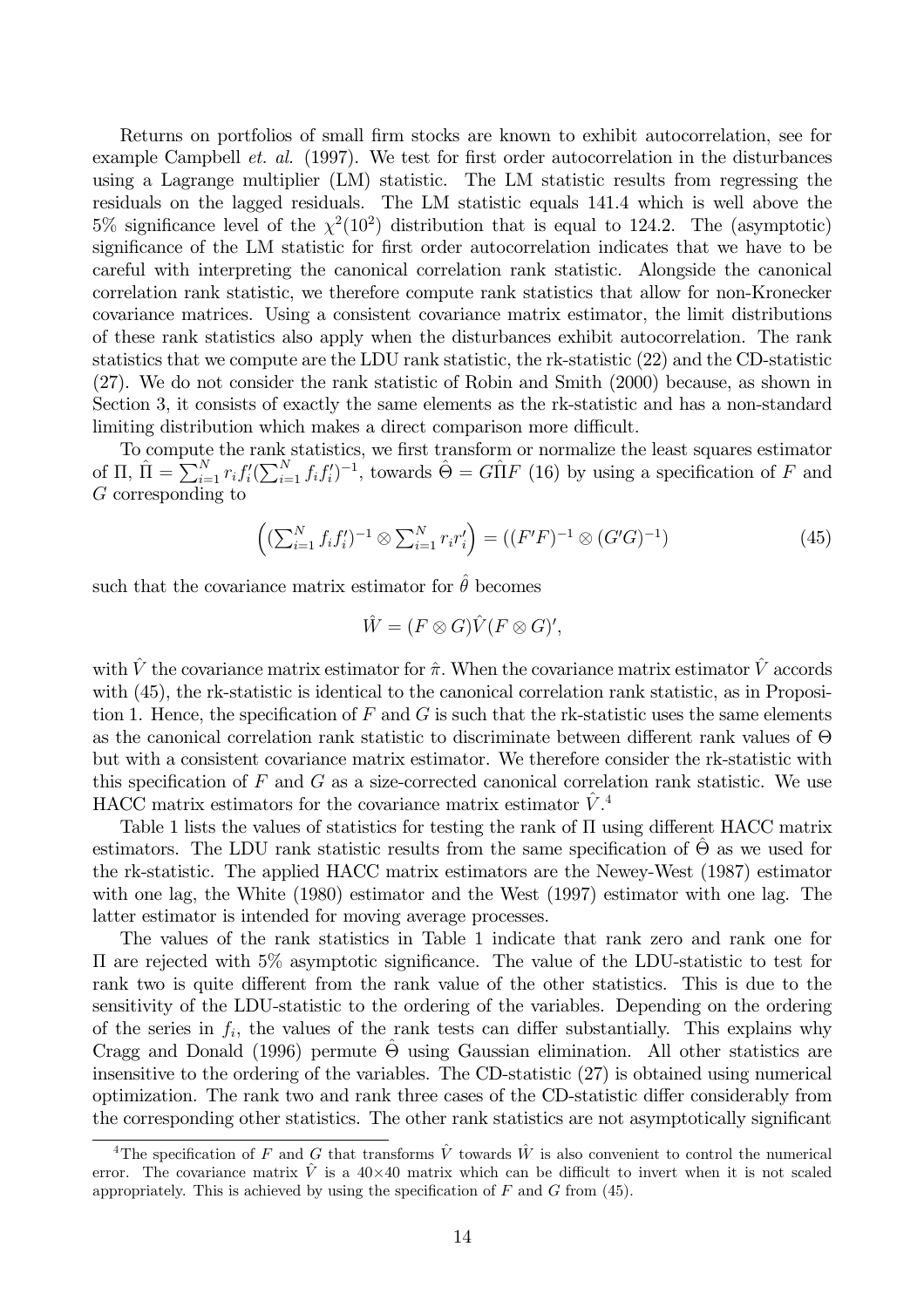|                | test statistic |       |       |                                             |       |       |          |
|----------------|----------------|-------|-------|---------------------------------------------|-------|-------|----------|
| rank l         | rk-NW          |       |       | rk-White rk-West LDU-West CD-West can. cor. |       |       | $5\%$ CV |
|                | 102.8          | 116.5 | 108.9 | 108.9                                       | 108.9 | 366.7 | 55.7     |
|                | 40.42          | 41.85 | 44.1  | 43.8                                        | 44.1  | 40.96 | 40.1     |
| $\overline{2}$ | 17.66          | 18.48 | 18.8  | 22.3                                        | 64.3  | 18.7  | 26.3     |
| 3              | 6.79           | 7.33  | 6.40  | 8.02                                        | 57.9  | 8.66  | 14.1     |

Table 1: Rank statistics with different covariance matrix estimators (can. cor. stands for canonical correlation, NW stands for Newey-West and CV stands for critical value).

at these rank values. The numerical optimization procedure that we employed, which is a iterative procedure that estimates the parameters conditional on one another, does therefore not converge to a well-defined optimum because, as indicated by the other rank statistics, such an optimum is not clearly present. This shows that the need for numerical optimization to construct the CD-statistic is a drawback for practical purposes because these numerical procedures perform badly when the estimated model has a rank value that exceeds the rank of the model that generated the data.

#### $5.2$ Size Comparison

The canonical correlation rank statistic that tests for rank one is approximately equal to its asymptotic 5% significance level. Because of the autocorrelated disturbances, the critical value is, however, inappropriate such that we can not assess its critical value. To assess the validity of the asymptotic critical values of the different rank statistics from Table 1, we bootstrapped the distributions of these statistics. We estimate the parameters of the factor model (44) with disturbances that are first order moving averages. The estimated model is used as the data generating process to obtain the distributions of the rank statistics. The true value of  $\Pi$  in the data generating process is the canonical correlation estimate of  $\Pi$  with rank one and we use the same values for  $f_i$ ,  $i = 1, ..., N$  as in the original model. The disturbances in the model are simulated from a normal distribution with mean zero, where we incorporate their moving average property in the data generating process.

Figure 1 shows the empirical distribution functions of the rank statistics obtained from the outlined data generating process. Figure 1 shows that the distribution of the canonical correlation rank statistic lies below its asymptotic distribution which is a  $\chi^2(27)$  distribution. The empirical distribution functions of the rank statistics that employ the White and West covariance matrix estimators, that is, the rk-West, rk-White, CD-West and LDU-West, lie more on less on top of their asymptotic distribution function. This indicates that these HACC estimators perform adequately in restoring the distribution of the canonical correlation rank statistic. The empirical distribution function of the rk-statistic with the Newey-West covariance matrix estimator lies above its asymptotic distribution. For this data generating process, the Newey-West covariance matrix estimator therefore performs less satisfactory than the West and White covariance matrix estimators.

Figure 1 supports the validity of the asymptotic critical values for the rank statistics with HACC matrix estimators reported in Table 1. We conclude from Table 1 that we can not reject rank values of  $\Pi$  equal to two and three. Hence, we can not reject lower rank values of  $\Pi$  and also not the non-identifiedness of (elements of) the vector of risk premia  $\gamma$ . GMM estimates of  $\gamma$  can therefore be estimates of non-identified parameters which implies that their value can be more or less anything. This is reflected by the value and standard error (s.e.) of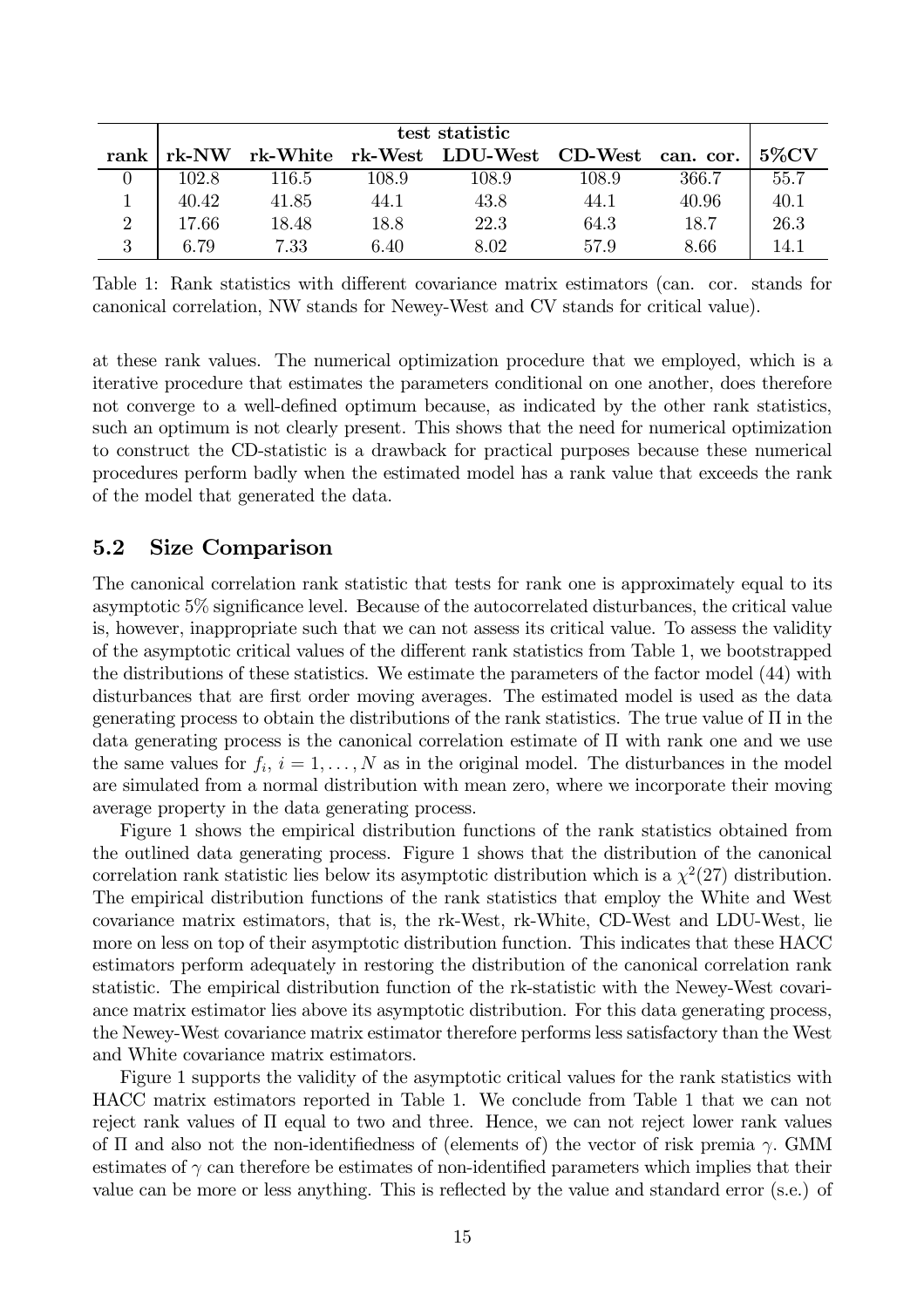

Figure 1: Empirical distribution functions of rank statistics that test for rank one while true rank is equal to one: asymptotic distribution- $\chi^2(27)$  (solid line), can. cor. (dashed), CD-West (dotted), LDU-West (dashed-dotted), rk-West (plusses), rk-White (stars), rk-NW (triangles).

the GMM estimates of  $\gamma$  in Jagannathan and Wang (1996, Table IIC):  $\gamma_c = 2.26$  (s.e.=0.35),  $\gamma_{vw} = 1.81$  (s.e.=1.44),  $\gamma_{int} = -65.72$  (s.e.=21.2) and  $\gamma_{labor} = -97.72$  (s.e.=33.2). As the scale of the factors in  $f_i$  is about the same, very large values of parameters and standard errors may indicate that the parameters are badly identified. The value of the rank statistics further indicates the issue of identification of the parameters. This also holds for most of the other specifications of the SDF in Table II of Jagannathan and Wang (1996).

#### 5.3 **Power Comparison**

We compare the power of the different rank statistics using the same data generating process that we employed for the empirical distribution functions in Figure 1. Hence, we generate data from the model

$$
r_i = \Pi(\lambda^*) f_i + \varepsilon_i, \qquad i = 1, \dots, N,
$$
\n<sup>(46)</sup>

where  $\varepsilon_i$  are moving average disturbances of order 1 with normal distributed innovations and

$$
\Pi(\lambda^*) = \tilde{\Pi}_1 + \lambda^* (\hat{\Pi} - \tilde{\Pi}_1),\tag{47}
$$

with  $\hat{\Pi}$  the least squares estimate of  $\Pi$  for the Jagannathan and Wang (1996) data and  $\hat{\Pi}_1$  is the canonical correlation estimate of  $\Pi$  when it has rank one. Figure 2 shows the power curves of the different statistics that test for a rank one value of  $\Pi$  with 5% asymptotic significance for various values of  $\lambda^*$ . Figure 2 shows, just like Figure 1, that the rank statistics which involve the West or White covariance matrix estimators are approximately size correct. The canonical correlation rank statistic and the rank statistic that uses the Newey-West covariance matrix estimator are size distorted. The power of the rank statistics at other values of  $\lambda^*$  behaves in a similar way, that is, the power curves of the rank statistics that use the West and White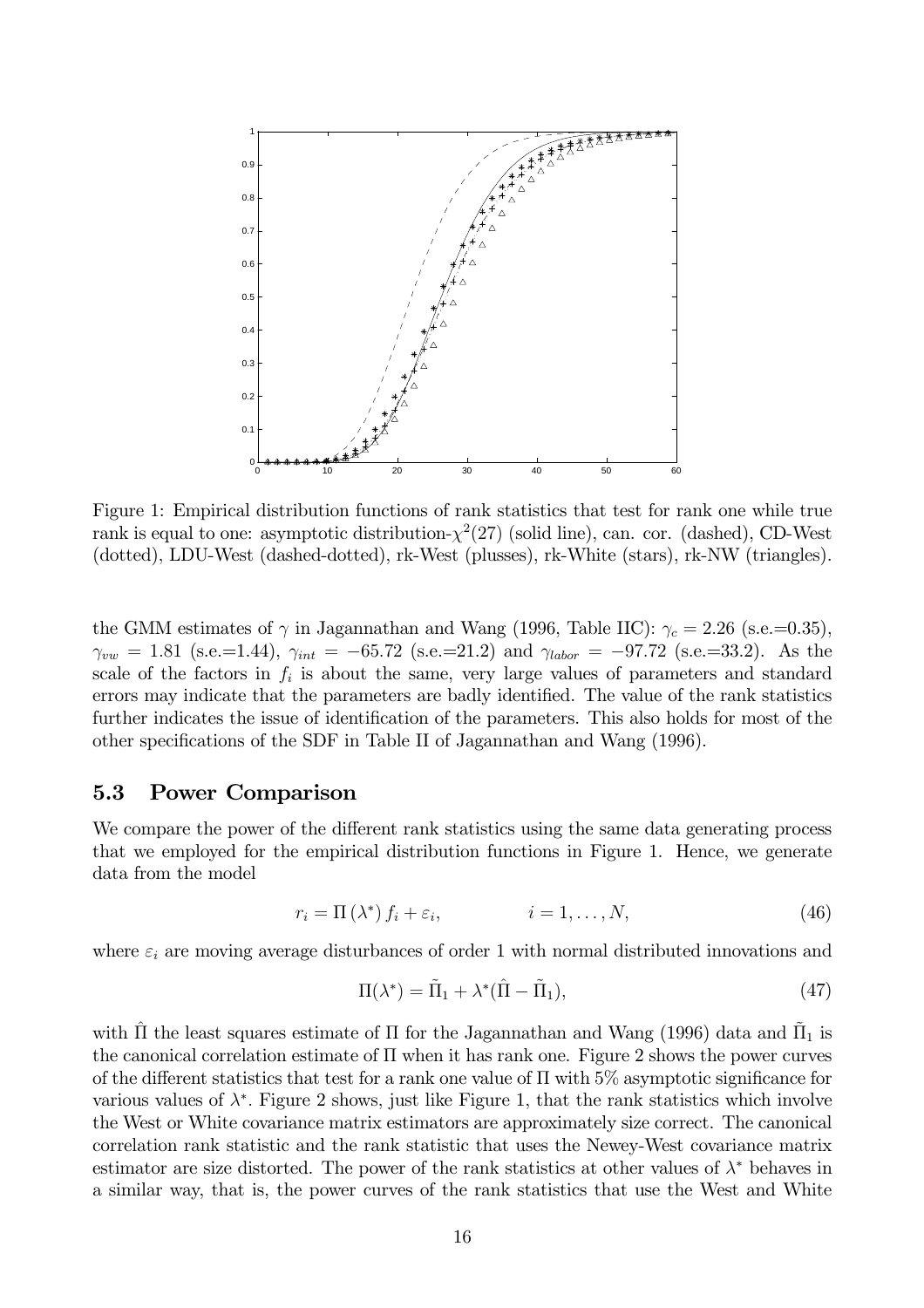

Figure 2: Power curves of rank statistics that test for rank one with  $5\%$  asymptotic significance: can. cor. (dashed), CD-West (dotted), LDU-West (dashed-dotted), rk-West (plusses), rk-White (stars), rk-NW (triangles).

covariance matrix estimators are very similar and the power curves of the canonical correlation rank statistic and the rank statistic that involves the Newey-West covariance matrix estimator lie consistently below or above these.

#### **Concluding Remarks** 6

To overcome some of the deficiencies of statistics that test the rank of a matrix, we propose a novel one. The rank statistic requires a consistent estimator of the unrestricted matrix, which does not need to have a Kronecker covariance matrix. This allows one, for example, to use HACC estimators for the covariance matrix. The unrestricted matrix is decomposed using a singular value decomposition. The rank statistic is a quadratic form of an orthogonal transformation of the smallest singular values with the inverse of the respective covariance matrix. If the limiting distribution of the estimator of the unrestricted matrix is normal, the proposed rank statistic has a standard  $\chi^2$  limiting distribution. The rank statistic simplifies to the canonical correlation rank statistic if the covariance matrix of the unrestricted matrix has a Kronecker covariance matrix. In case of non-stationary cointegrated variables, the limiting distribution of the rank statistic equals the limiting distribution of the Johansen trace statistic.

In many econometric models, the rank of a matrix governs the identification of the parameters. The limiting distribution of estimators of these parameters are only valid if this matrix has full rank. For example, in order to obtain the limiting distributions of GMM estimators, it is assumed that a matrix of derivatives has full rank, see for example Hansen (1982) and Newey and McFadden (1994). In such cases, rank statistics can be used to test for the identification of the parameters. We use rank statistic to test for the identification of the parameters in the SDF model of Jagannathan and Wang (1996). We find that lower rank values of the identifying matrix can not be rejected. The parameters in the SDF model of Jagannathan and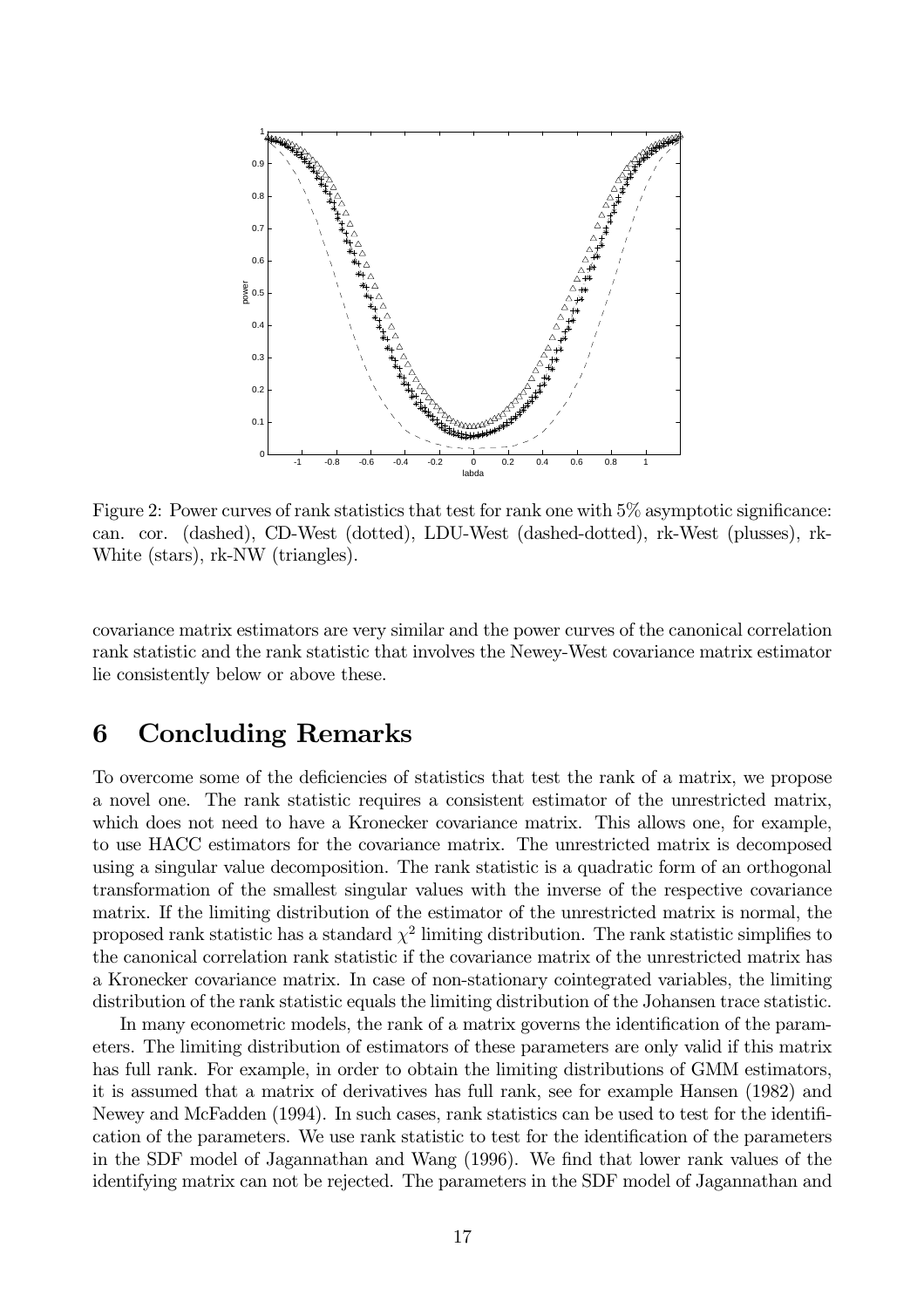Wang are therefore badly identified. This has consequences for their empirical results and the resulting conclusions.

## Appendix

**Proof of Theorem 1.** Under  $H_0$ ,  $\Theta = A_q B_q$ , and Assumption 1,

$$
\left\|\hat{\Theta} - \Theta\right\| \to 0,
$$

where  $\| \, \|$  is a distance function. We pre-multiply this expression by  $(A_q: A_{q,\perp})'$  and postmultiply it by  $(B'_q : B'_{q, \perp})$  to obtain

$$
\left\| \left( \begin{array}{cc} A'_q(\hat{\Theta} - A_q B_q) B'_q & A'_q \hat{\Theta} B'_{q,\perp} \\ A'_{q,\perp} \hat{\Theta} B'_q & A'_{q,\perp} \hat{\Theta} B'_{q,\perp} \end{array} \right) \right\| \underset{p}{\rightarrow} 0.
$$

It results from the SVD that  $\hat{\Theta} = \hat{A}_q \hat{B}_q + \hat{A}_{q,\perp} \hat{\Lambda}_q \hat{B}_{q,\perp}$  and so

$$
\left\| \left( \begin{array}{cc} A_q'(\hat{A}_q \hat{B}_q - A_q B_q + \hat{A}_{q,\perp} \hat{\Lambda}_q \hat{B}_{q,\perp}) B_q' & A_q'(\hat{A}_q \hat{B}_q + \hat{A}_{q,\perp} \hat{\Lambda}_q \hat{B}_{q,\perp}) B_{q,\perp}' \\ A_{q,\perp}'(\hat{A}_q \hat{B}_q + \hat{A}_{q,\perp} \hat{\Lambda}_q \hat{B}_{q,\perp}) B_q' & A_{q,\perp}'(\hat{A}_q \hat{B}_q + \hat{A}_{q,\perp} \hat{\Lambda}_q \hat{B}_{q,\perp}) B_{q,\perp}' \end{array} \right) \right\| \to 0
$$

Since the q largest singular values of  $\hat{\Theta}$  are contained in  $\hat{A}_q \hat{B}_q$ ,  $\hat{\Lambda}_q$  is an orthogonal transformation of the smallest singular values and  $\hat{A}'_{q,\perp}\hat{A}_{q,\perp} = I_{k-q}$ ,  $\hat{B}_{q,\perp}\hat{B}'_{q,\perp} = I_{m-q}$ , the above expression implies that  $\hat{A}_q \hat{B}_q \to A_q B_q$ ,  $\hat{B}_q B'_{q,\perp} \to 0$ ,  $A'_{q,\perp} \hat{A}_q \to 0$  and  $\hat{A}_q \to 0$ . Further usage of these results and Assumption 1 gives

$$
\sqrt{N}\text{vec}(\hat{\Theta} - A_q B_q) \to \psi_{\theta} \Leftrightarrow
$$
  

$$
\sqrt{N}\text{vec}(\hat{A}_q \hat{B}_q + \hat{A}_{q,\perp} \hat{\Lambda}_q \hat{B}_{q,\perp} - A_q B_q) \to \psi_{\theta} \Leftrightarrow
$$
  

$$
\sqrt{N}\text{vec}(\hat{A}_q \hat{B}_q - A_q B_q) + \sqrt{N}\text{vec}(\hat{A}_{q,\perp} \hat{\Lambda}_q \hat{B}_{q,\perp}) \to \psi_{\theta}.
$$

This implies that  $\hat{A}_q \hat{B}_q$  is a root-N consistent estimator of  $A_q B_q$ . Using the normalization imposed on either  $\hat{A}_q$  or  $\hat{B}_q$ , we can show the root-N consistency of the estimators involved in  $\hat{A}_q \hat{B}_q$ . For example, in case that  $\hat{B}$  is normalized as  $\hat{B} = [I_q : \hat{B}_{q,2}]$  with  $\hat{B}_{q,2}$  a  $q \times (m-q)$ matrix.

$$
\hat{A}_q \hat{B}_q - A_q B_q = [\hat{A}_q - A_q \; \vdots \; \hat{A}_q \hat{B}_{q,2} - A_q B_{q,2}] \n= [\hat{A}_q - A_q \; \vdots \; A_q (\hat{B}_{q,2} - B_{q,2}) + (\hat{A}_q - A_q) \hat{B}_{q,2}] \n= (\hat{A}_q - A_q) [I_q \; \vdots \; \hat{B}_{q,2}] + A_q (\hat{B}_{q,2} - B_{q,2}) [0 \; \vdots \; I_q].
$$

Since  $\hat{A}_q \hat{B}_q$  is a root-N consistent estimator of  $A_q B_q$ ,  $\hat{A}_q$  and  $\hat{B}_{q,2}$  are root-N consistent estimators of  $A_q$  and  $B_{q,2}$ , respectively. Furthermore, by pre-multiplying the above expression by either  $I_k$  or  $(A'_qA_q)^{-1}A'_q$  and post-multiplying by either  $B'_q(B_qB'_q)^{-1}$  or  $[0:I_q]'$ , we obtain that  $\hat{a}$ 

$$
\sqrt{N} \text{vec}(A_q - A_q) \xrightarrow{d} \psi_A,
$$
  

$$
\sqrt{N} \text{vec}(\hat{B}_{q,2} - B_{q,2}) \xrightarrow{d} \psi_B
$$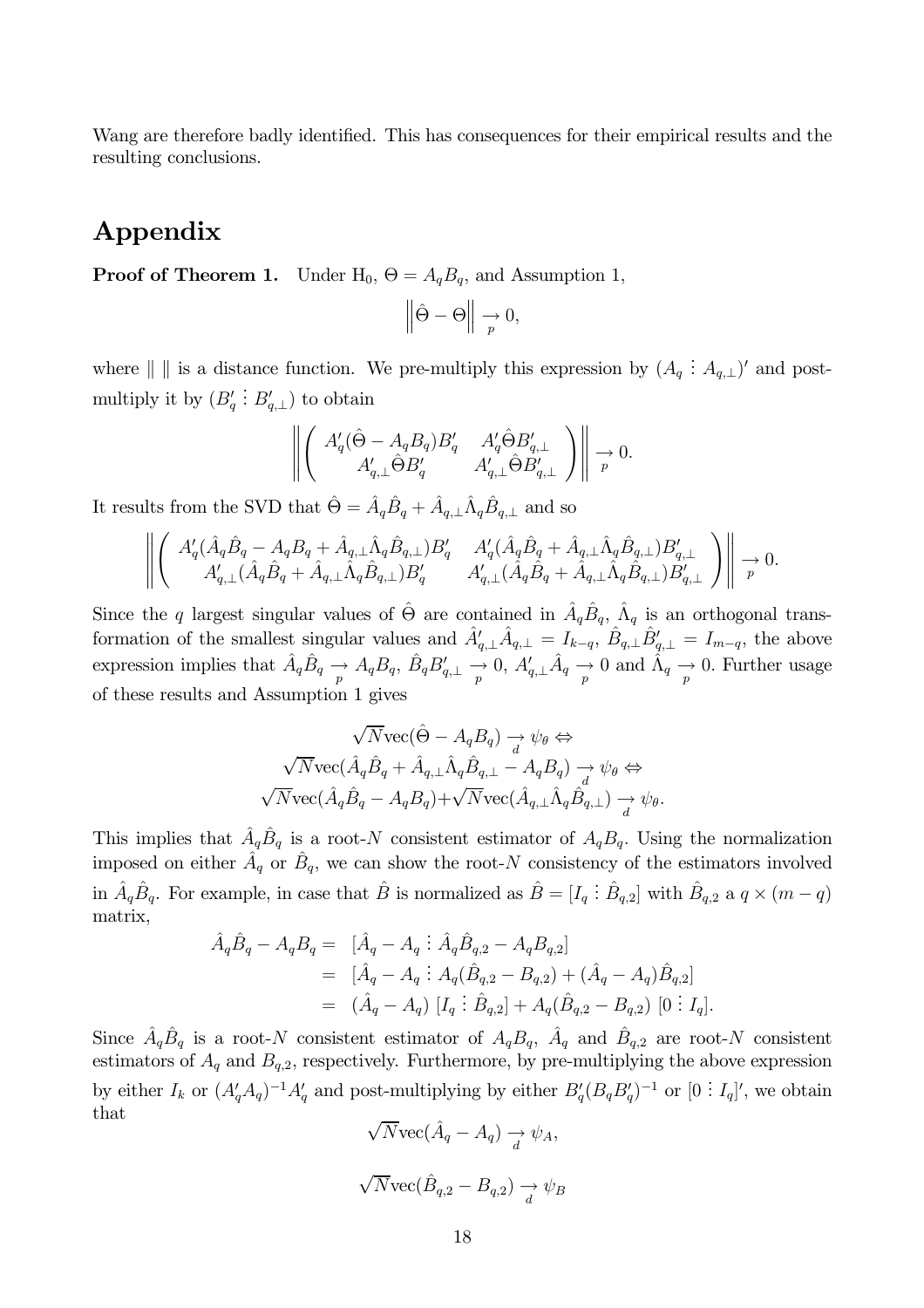with  $\psi_A \sim N(0, W_A)$ ,  $\psi_B \sim N(0, W_B)$ ,  $W_A = ((B_q B_q')^{-1} B_q \otimes I_k) W ((B_q B_q')^{-1} B_q \otimes I_k)'$ , and  $W_B = ([0: I_q] \otimes (A'_q A_q)^{-1} A'_q) W([0: I_q]) \otimes (A'_q A_q)^{-1} A'_q)'$ .

If  $\hat{A}_q$  and  $\hat{B}_q$  are root-N consistent estimators of  $A_q$  and  $B_q$ ,  $\hat{A}_{q,\perp}$  and  $\hat{B}_{q,\perp}$  are also root-N consistent estimators of  $A_{q,\perp}$  and  $B_{q,\perp}$ , respectively. This follows directly from

$$
\hat{A}'_q \hat{A}_{q,\perp} = 0 \Leftrightarrow
$$
  

$$
A'_q (\hat{A}_{q,\perp} - A_{q,\perp}) + (\hat{A}_q - A_q)' \hat{A}_{q,\perp} = 0,
$$

where we have used that  $A'_a A_{a,\perp} \equiv 0$ . The fact that  $A_q$  is a root-N consistent estimator of  $A_q$  now implies that  $A_{q,\perp}$  is a root-N consistent estimator of  $A_{q,\perp}$ . The same result can be obtained for  $B_{q,\perp}$ .

The limiting behavior of  $\hat{\lambda} = \text{vec}(\hat{\Lambda})$ , with  $\hat{\Lambda} = \hat{A}'_{a\perp} \hat{\Theta} \hat{B}'_{a\perp}$ , then results from Assumption 1 and the root-N consistency of  $\hat{A}_{q,\perp}$  and  $\hat{B}_{q,\perp}$ ,

$$
\sqrt{N}\hat{\lambda}_q \xrightarrow[d]{d} \psi_{\lambda},
$$

with  $\psi_{\lambda} \sim N(0, \Omega_q)$ ,  $\Omega_q = (B_{q,\perp} \otimes A'_{q,\perp}) W(B_{q,\perp} \otimes A'_{q,\perp}).$ 

**Proof of Proposition 1.** When  $V = ((F'F)^{-1} \otimes (G'G)^{-1})$ ,

$$
W = (F(F'F)^{-1}F' \otimes G(G'G)^{-1}G') = I_{km}.
$$

As a consequence,

$$
\Omega_q = (B_{q,\perp} \otimes A'_{q,\perp}) W (B'_{q,\perp} \otimes A_{q,\perp})' \n= (B_{q,\perp} \otimes A'_{q,\perp}) (B'_{q,\perp} \otimes A_{q,\perp}) \n= I_{(k-q)(m-q)},
$$

and

$$
\begin{array}{rcl} \hat{\lambda}' \Omega_{q}^{-1}\hat{\lambda}=&\text{vec}(\hat{\Lambda})'\text{vec}(\hat{\Lambda})\\&=&\text{vec}(\hat{A}_{q,\perp}'\hat{\Theta}\hat{B}_{q,\perp}')'\text{vec}(\hat{A}_{q,\perp}'\hat{\Theta}\hat{B}_{q,\perp}')\\&=&\text{tr}(\hat{B}_{q,\perp}\hat{\Theta}'\hat{A}_{q,\perp}\hat{A}_{q,\perp}'\hat{\Theta}\hat{B}_{q,\perp}').\end{array}
$$

If we write for notational convenience  $U = [U_1 : U_2]$  with  $U_1$  a  $k \times q$  and  $U_2$  a  $k \times (k - q)$ matrix and  $V = [V_1 : V_2]$  with  $V_1$  a  $m \times q$  and  $V_2$  a  $m \times (m - q)$  matrix, the expressions in (12) simplify to  $A_{q,\perp} = U_2 U_{22}^{-1} (U_{22} U_{22}')^{\frac{1}{2}}$  and  $B_{q,\perp} = (V_{22} V_{22}')^{\frac{1}{2}} V_{22}'^{-1} V_2'$ . Substituting these values in the above expression and using the SVD expression of  $\Theta (= USV')$ , we obtain

$$
\hat{\lambda}' \Omega_q^{-1} \hat{\lambda} = \text{tr}[(V_{22} V_{22}') V_{22}^{\prime -1} V_2' \hat{\Theta}' U_2 U_{22}^{-1} (U_{22} U_{22}') U_{22}^{-1} U_2' \hat{\Theta} V_2 V_{22}^{-1}]
$$
\n
$$
= \text{tr}[V_2' V S U' U_2 U_2' U S V' V_2]
$$
\n
$$
= \text{tr}[V_2' V_2 S_2 U_2' U_2 S_2 V_2' V_2]
$$
\n
$$
= \text{tr}[S_2' S_2] = \text{tr}[S_2 S_2'],
$$

where we have used that  $U_1'U_2 = 0$ ,  $V_1'V_2 = 0$ ,  $U_2'U_2 = I_{k-q}$ ,  $V_2'V_2 = I_{m-q}$ .  $S_2$  is a  $(k-q) \times (m-q)$ dimensional rectangular matrix. When  $k > m$  it contains the square roots of the  $m-q$  smallest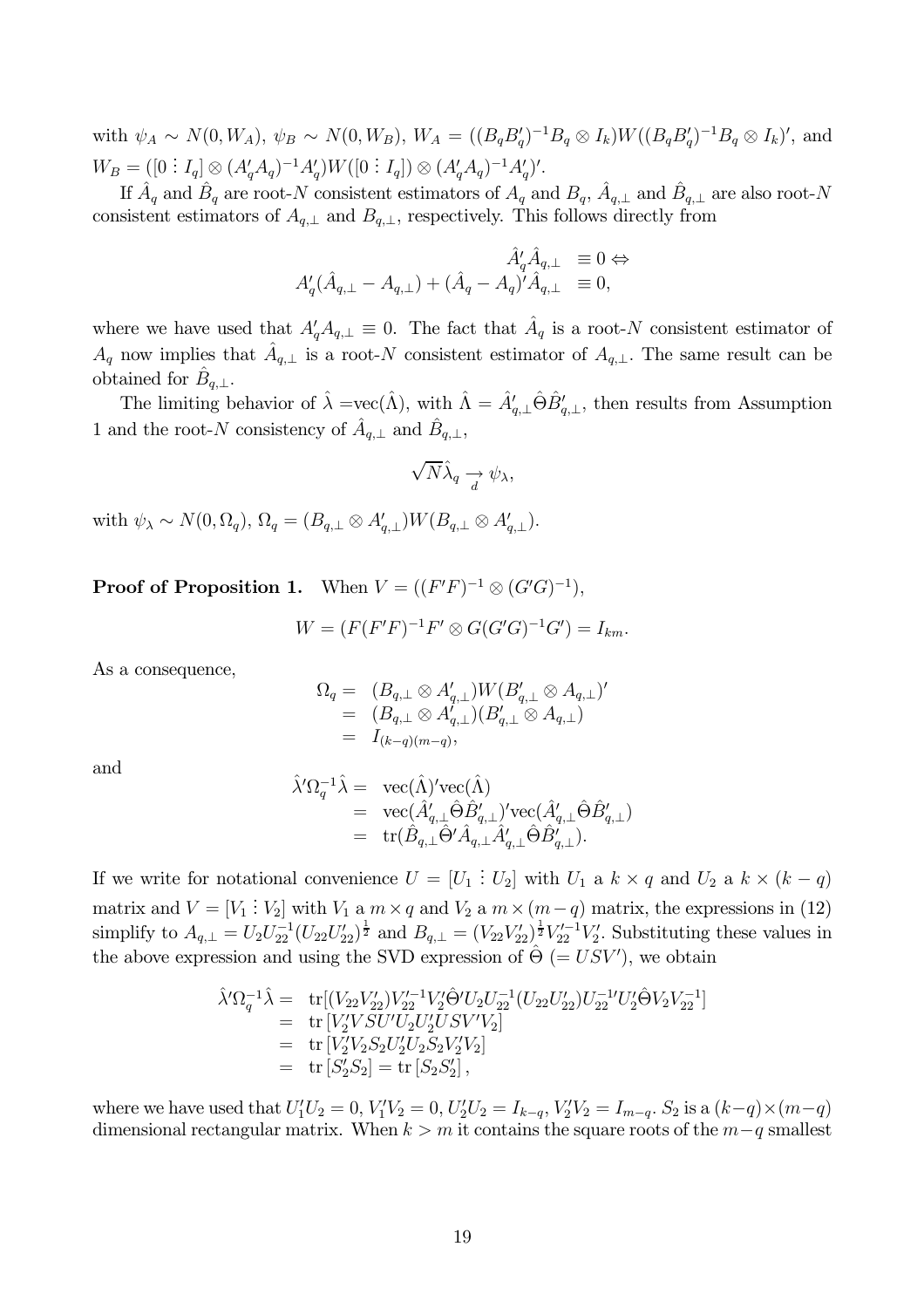eigenvalues of  $\hat{\Theta}'\hat{\Theta}$ . When  $m > q$  it contains the square roots of the  $k - q$  smallest eigenvalues of  $\Theta\Theta'$  on its main diagonal. As

$$
\hat{\Theta}' \hat{\Theta} = VS'U'USV'
$$
  
= VS'S'SV'  
= [V<sub>1</sub> : V<sub>2</sub>]  $\begin{pmatrix} S'_{1}S_{1} & 0 \\ 0 & S'_{2}S_{2} \end{pmatrix} [V_{1} : V_{2}]',$   

$$
\hat{\Theta} \hat{\Theta}' = USV'VS'U'
$$
  
= [U<sub>1</sub> : U<sub>2</sub>]  $\begin{pmatrix} S_{1}S'_{1} & 0 \\ 0 & S_{2}S'_{2} \end{pmatrix} [U_{1} : U_{2}]'$ 

it follows that  $tr(S'_2S_2)$  is equal to the sum of the smallest  $m-q$  eigenvalues of  $\hat{\Theta}'\hat{\Theta}$  and  $tr(S_2S_2')$  is equal to the sum of the smallest  $k-q$  eigenvalues of  $\hat{\Theta}\hat{\Theta}'$ . The eigenvalues of  $\hat{\Theta}'\hat{\Theta}$ and  $\hat{\Theta} \hat{\Theta}'$  correspond with the roots of the polynomial equations  $|\mu \hat{F}' \hat{F} - \hat{\Pi} \hat{G}' \hat{G} \hat{\Pi}| = 0$  and  $|\mu \hat{G}' \hat{G} - \hat{\Pi} \hat{F} \hat{F}' \hat{\Pi}'| = 0$  respectively. This shows the relationship with the canonical correlations.

**Proof of Theorem 2.** When  $\Pi = A_q B_q$  and  $A'_{q,\perp} B'_{q,\perp}$  is non-singular, the Representation Theorem for the  $VAR(1)$  (31), see for example Johansen (1991), implies that

$$
y_i = B'_{q,\perp} (A'_{q,\perp} B'_{q,\perp})^{-1} A'_{q,\perp} \sum_{j=1}^i \varepsilon_j + \xi_i,
$$

where  $\xi_i$  is a stationary error term and  $\varepsilon_j = \Delta y_j - A_q B_q y_{j-1}$ . In case of white noise disturbances  $\varepsilon_i$  with constant covariance matrix  $\Sigma$ ,

$$
\frac{1}{\sqrt{N\tau}} y_{\tau N} \xrightarrow{d} B'_{q,\perp} (A'_{q,\perp} B'_{q,\perp})^{-1} \Sigma_q^{\frac{1}{2}} B_{k-q}(\tau), \qquad 0 < \tau < 1,
$$

with  $\Sigma_q = A'_{q,1} \Sigma A_{q,1}$  and  $B_{k-q}(\tau)$  is a  $(k-q)$ -dimensional Brownian motion defined on the unit interval with identity covariance matrix at time  $\tau$ .

From the first order condition for the least squares estimator, we obtain that

$$
\sum_{i=1}^{N} (\Delta y_i - \hat{\Pi} y_{i-1}) y'_{i-1} = 0 \Leftrightarrow
$$
\n
$$
\sum_{i=1}^{N} (\Delta y_i - \hat{A}_q \hat{B}_q y_{i-1} - \hat{A}_{q,\perp} \hat{\Lambda}_q \hat{B}_{q,\perp} y_{i-1}) y'_{i-1} = 0 \Leftrightarrow
$$
\n
$$
\sum_{i=1}^{N} (\hat{\varepsilon}_i - \hat{A}_{q,\perp} \hat{\Lambda}_q \hat{B}_{q,\perp} y_{i-1}) y'_{i-1} = 0 \Leftrightarrow
$$
\n
$$
\sum_{i=1}^{N} \hat{\varepsilon}_i y'_{i-1} = \sum_{i=1}^{N} \hat{A}_{q,\perp} \hat{\Lambda}_q \hat{B}_{q,\perp} y_{i-1} y'_{i-1}
$$

where  $\hat{\varepsilon}_i = \Delta y_i - \hat{A}_q \hat{B}_q y_{i-1}$ . Since  $I_k = P_{\hat{A}_q} + P_{\hat{A}_{q,\perp}}$ , it follows that

$$
\sum_{i=1}^{N} \hat{\varepsilon}_i y'_{i-1} = \hat{A}_{q,\perp} \hat{A}'_{q,\perp} \sum_{i=1}^{N} \hat{\varepsilon}_i y'_{i-1},
$$

where we use that  $\hat{A}'_{q,\perp}\hat{A}_{q,\perp} = I_{k-q}$ . We can express  $\hat{\Lambda}_q$  as

$$
\hat{\Lambda}_q = \hat{A}'_{q,\perp} \left[ \sum_{i=1}^N \hat{\varepsilon}_i y'_{i-1} \right] \left[ \sum_{i=1}^N y_{i-1} y'_{i-1} \right]^{-1} \hat{B}'_{q,\perp}.
$$

To derive the limiting behavior of the rank statistic, we first consider the limiting behavior of  $\sum_{i=1}^N y_{i-1} \hat{\varepsilon}'_i$ . We specify  $\hat{\varepsilon}_i$  as  $\Sigma^{\frac{1}{2}} u_i$  with  $u_i$  a  $k \times 1$  random vector with an identity covariance matrix. When we use that  $\hat{A}_{q,\perp}$  is a consistent estimator of  $A_{q,\perp}$ , we obtain that

$$
\frac{1}{N} \sum_{i=1}^{N} \hat{\varepsilon}_i y'_{i-1} \xrightarrow[d]{} A_{q,\perp} \sum_{q}^{\frac{1}{2}} \left( \int_0^1 B_{k-q}(t) dB_{k-q}(t)' \right)' \sum_{q}^{\frac{1}{2}} (A'_{q,\perp} B'_{q,\perp})^{-1} B_{q,\perp},
$$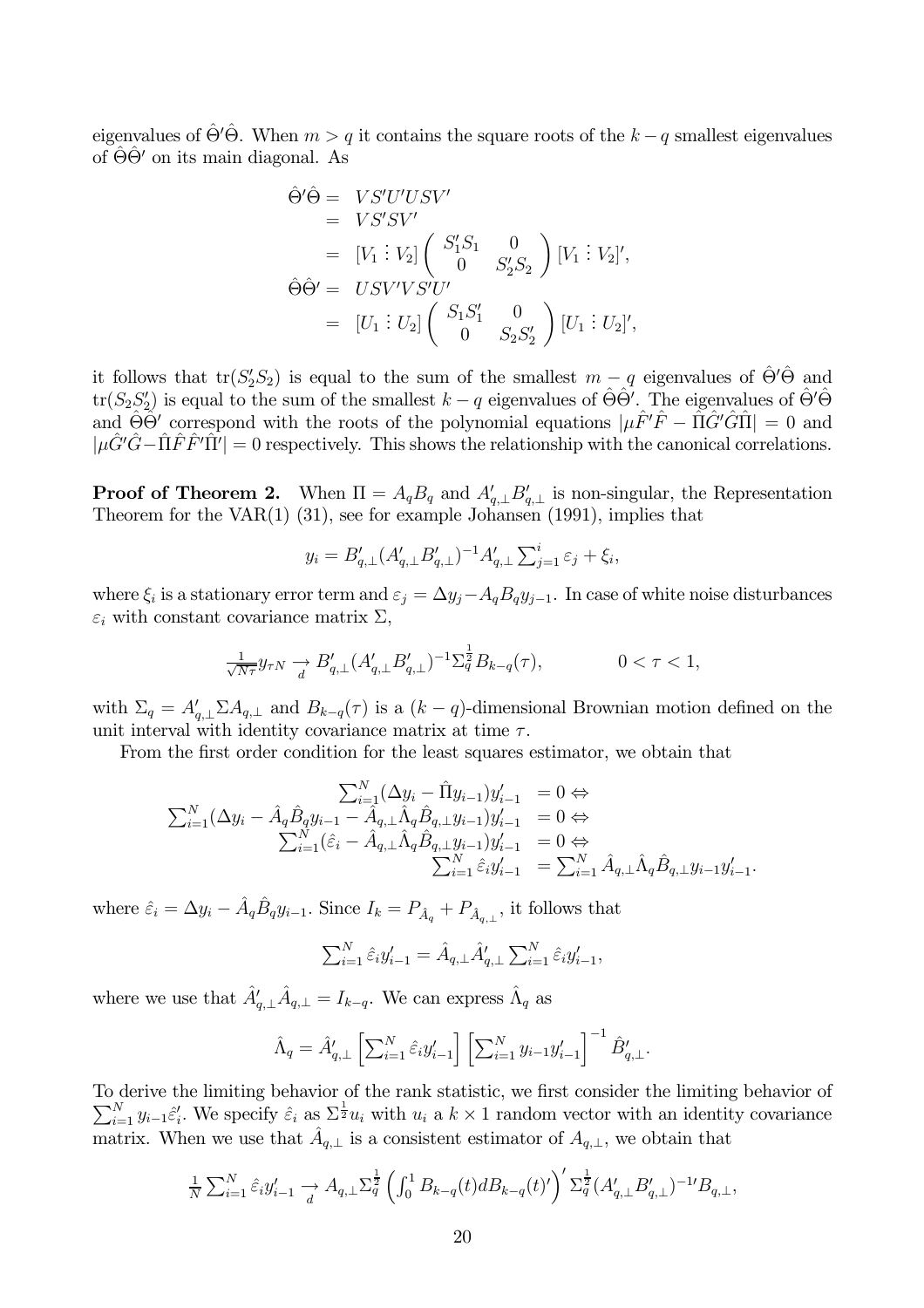where we used that  $\sum_{i=1}^{N} \hat{\varepsilon}_i y'_{i-1} = \hat{A}_{q,\perp} \hat{A}'_{q,\perp} \sum_{i=1}^{N} \hat{\varepsilon}_i y'_{i-1}$  and  $\Sigma_q = A'_{q,\perp} \Sigma A_{q,\perp}$ . The limiting behavior of second term in the expression of  $\hat{\Lambda}_q$ ,  $\frac{1}{N^2} \sum_{i=1}^{N} y_{i-1} y'_{i$ 

$$
\frac{1}{N^2} \sum_{i=1}^N y_{i-1} y'_{i-1} \xrightarrow{d} B'_{q,\perp} (A'_{q,\perp} B'_{q,\perp})^{-1} \sum_{q}^{\frac{1}{2}} \left( \int_0^1 B_{k-q}(t) B_{k-q}(t)' dt \right) \sum_{q}^{\frac{1}{2}} (A'_{q,\perp} B'_{q,\perp})^{-1} B_{q,\perp},
$$

and

$$
\left(\frac{1}{N^2} \sum_{i=1}^N y_{i-1} y'_{i-1}\right)^{-1} \xrightarrow{d} A_{q,\perp} \sum_{q=1}^{-\frac{1}{2}} \left(\int_0^1 B_{k-q}(t) B_{k-q}(t)' dt\right)^{-1} \sum_{q=1}^{-\frac{1}{2}} A'_{q,\perp}
$$

The limiting behavior of  $\hat{\Lambda}_q$  is therefore

$$
N\hat{\Lambda}_q \to \Sigma_q^{\frac{1}{2}} \left( \int_0^1 B_{k-q}(t) dB_{k-q}(t)' \right)' \left( \int_0^1 B_{k-q}(t) B_{k-q}(t)' dt \right)^{-1} \Sigma_q^{-\frac{1}{2}} (B_{q,\perp} A_{q,\perp})'.
$$

To estimate the covariance matrix of  $\hat{\pi} = \text{vec}(\hat{\Pi})$ , we use

$$
\hat{W} = \left( \left( \frac{1}{N} \sum_{i=1}^{N} y_{i-1} y'_{i-1} \right)^{-1} \otimes \frac{1}{N} \sum_{i=1}^{N} \tilde{\varepsilon}_i \tilde{\varepsilon}'_i \right),
$$

where  $\tilde{\varepsilon}_i = \Delta y_i - \hat{\Pi} y_{i-1}$  and hence the estimator of the covariance matrix of  $\hat{\lambda}_q = \text{vec}(\hat{\Lambda}_q)$  is

$$
\hat{\Omega}_q = \left(\hat{B}_{q,\perp} \otimes \hat{A}_{q,\perp}'\right) \hat{W} \left(\hat{B}_{q,\perp} \otimes \hat{A}_{q,\perp}'\right)'
$$

The limiting behavior of  $\hat{\Omega}_q$  corresponds with

$$
\frac{1}{N}\hat{\Omega}_q \rightarrow \left(B_{q,\perp}A_{q,\perp}\Sigma_q^{-\frac{1}{2}}\left(\int_0^1 B_{k-q}(t)B_{k-q}(t)'dt\right)^{-1}\Sigma_q^{-\frac{1}{2}'}A'_{q,\perp}B'_{q,\perp}\otimes \Sigma_q\right),
$$

and of its inverse

$$
\left(\frac{1}{N}\hat{\Omega}_{q}\right)^{-1} \xrightarrow[d]{} \left((A'_{q,\perp}B'_{q,\perp})^{-1}\Sigma_{q}^{\frac{1}{2}}\left(\int_{0}^{1}B_{k-q}(t)B_{k-q}(t)'dt\right)\Sigma_{q}^{\frac{1}{2}}(A'_{q,\perp}B'_{q,\perp})^{-1} \otimes \Sigma_{q}^{-1}\right).
$$

From this we obtain the limiting behavior of the rank statistic  $rk(q) = \frac{1}{N}\lambda'_q \hat{\Omega}_q^{-1} \hat{\lambda}_q$ ,

$$
\mathrm{rk}(q) \to \int_{d}^{d} \mathrm{tr}\left[ \left( \int_{0}^{1} B_{k-q}(t) dB_{k-q}(t)' \right)' \left( \int_{0}^{1} B_{k-q}(t) B_{k-q}(t)' dt \right)^{-1} \left( \int_{0}^{1} B_{k-q}(t) dB_{k-q}(t)' \right) \right].
$$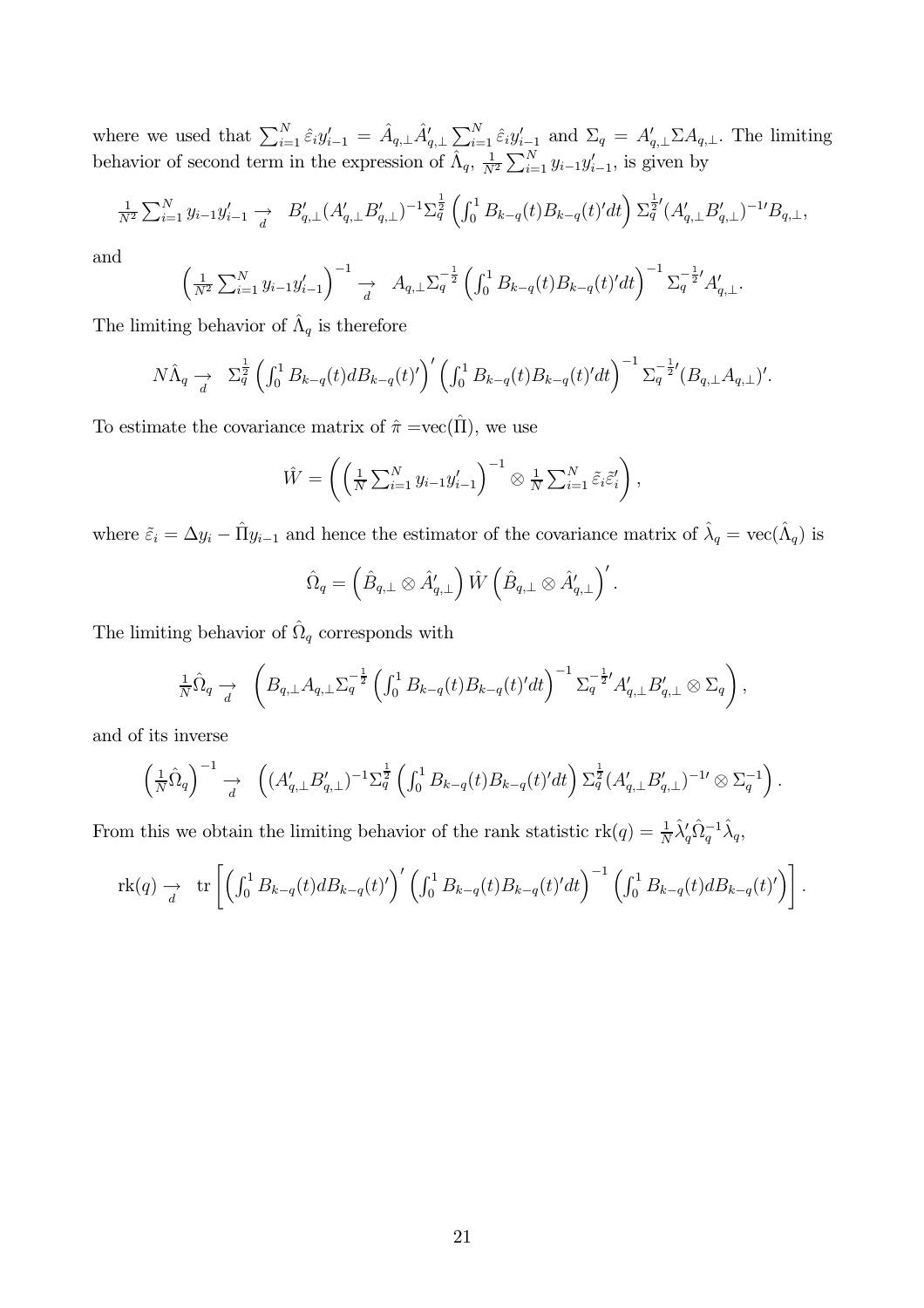## **References**

- [1] Anderson, T.W. Estimating linear restrictions on regression coefficients for multivariate normal distributions. Annals of Mathematical Statistics, 22:327-351, 1951.
- [2] Andrews, D.W.K. Heteroskedasticity and Autocorrelation Consistent Covariance Matrix Estimation. *Econometrica*, **59**:817–858, 1991.
- [3] Campbell, J.Y., A.L. Lo and A.C. MacKinlay. The Econometrics of Financial Markets. Princeton University Press, 1997.
- [4] Cragg, J.C. and S.G. Donald. On the Asymptotic Properties of LDU-Based Tests of the Rank of a Matrix. Journal of the American Statistical Association, 91:1301-1309, 1996.
- [5] Cragg, J.C. and S.G. Donald. Inferring the rank of a matrix. Journal of Econometrics,  $76:223 - 250, 1997.$
- [6] Engle, R.F. and C.W.J. Granger. Co-integration and error correction : Representation, estimation and testing. *Econometrica*, **55**:251–276, 1987.
- [7] Gill, L. and A. Lewbel. Testing the Rank and Definiteness of Estimated Matrices With Applications to Factor, State-Space and ARMA Models. Journal of the American Statis*tical Assocation*, 87:766-776, 1992.
- [8] Golub, G.H. and C.F. van Loan. *Matrix Computations*. The John Hopkins University Press (Baltimore), 1989.
- [9] Hansen, L.P. Large Sample Properties of Generalized Method Moments Estimators. Econometrica, 50:1029-1054, 1982.
- [10] Jagannathan, R. and Z. Wang. The Conditional CAPM and the Cross-Section of Expected Returns. *Journal of Finance*, **51**:3–53, 1996.
- [11] Jagannathan, R., G. Skoulakis and Z. Wang. Generalized Method of Moments: Applications in Finance. Journal of Business and Economic Statistics, 20-4:470-481, 2002.
- [12] Johansen, S. Estimation and hypothesis testing of cointegration vectors in Gaussian vector autoregressive models. *Econometrica*, **59**:1551-1580, 1991.
- [13] Johansen, S. Likelihood-Based Inference in Cointegrated Vector Autoregressive Models. Oxford University Press, Oxford, 1995.
- [14] Kleibergen, F. and H.K. van Dijk. Direct Cointegration Testing in Error Correction Models. Journal of Econometrics, 63:61–103, (1994).
- [15] Lewbel, A. The Rank of Demand Systems: Theory and Nonparametric Estimation. *Econometrica*, **59**:711-730, 1991.
- [16] Newey, W.K. and D. McFadden. Large Sample Estimation and Hypothesis Testing. In R. Engle and D. McFadden, editor, *Handbook of Econometrics*, *Volume 4*, chapter 36, pages 2113–2148. Elsevier Science B.V., 1994.